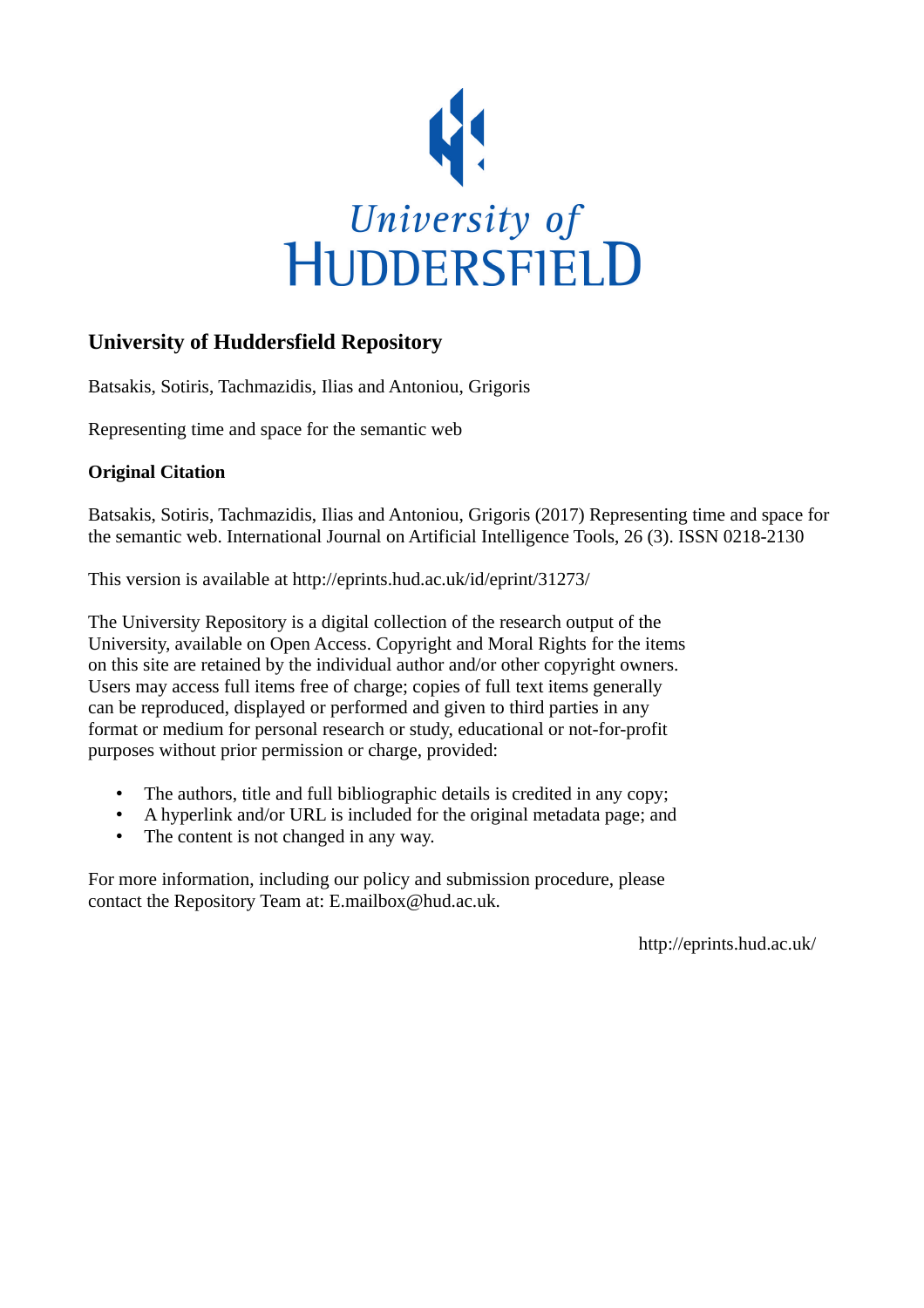# Representing Time and Space for the Semantic Web

Sotiris Batsakis, Ilias Tachmazidis, Grigoris Antoniou

Department of Informatics University of Huddersfield Queensgate, Huddersfield, UK E-mail: {S.Batsakis,I.Tachmazidis,G.Antoniou}@hud.ac.uk

Abstract. Representation of temporal and spatial information for the Semantic Web often involves qualitative defined information (i.e., information described using natural language terms such as "before" or "overlaps") since precise dates or coordinates are not always available. This work proposes several temporal representations for time points and intervals and spatial topological representations in ontologies by means of OWL properties and reasoning rules in SWRL. All representations are fully compliant with existing Semantic Web standards and W3C recommendations. Although qualitative representations for temporal interval and point relations and spatial topological relations exist, this is the first work proposing representations combining qualitative and quantitative information for the Semantic Web. In addition to this, several existing and proposed approaches are compared using different reasoners and experimental results are presented in detail. The proposed approach is applied to topological relations (RCC5 and RCC8) supporting both qualitative and quantitative (i.e., using coordinates) spatial relations. Experimental results illustrate that reasoning performance differs greatly between different representations and reasoners. To the best of our knowledge, this is the first such experimental evaluation of both qualitative and quantitative Semantic Web temporal and spatial representations. In addition to the above, querying performance using SPARQL is evaluated. Evaluation results demonstrate that extracting qualitative relations from quantitative representations using reasoning rules and querying qualitative relations instead of directly querying quantitative representations increases performance at query time.

Keywords: Temporal Representation and Reasoning; Spatial Representation and Reasoning; Semantic Web; Rules.

## 1 Introduction

Understanding the meaning of Web information requires formal definitions of concepts and their properties, using the Semantic Web Ontology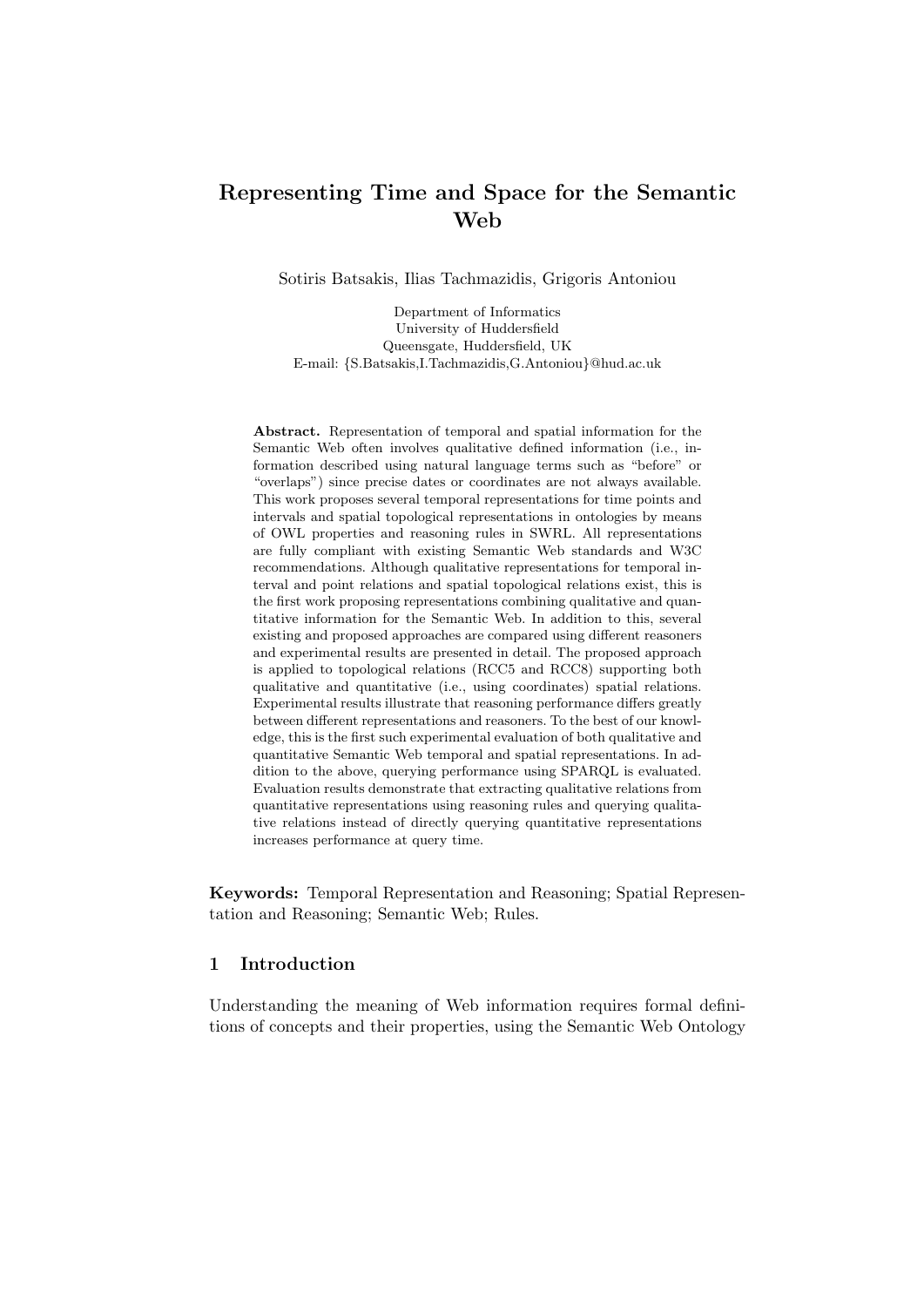definition language  $\text{OWL}^1$  $\text{OWL}^1$ . This language provides the means for defining concepts, their properties and their relations, allowing for reasoning over the definitions and the assertions of specific individuals using reasoners such as Pellet [\[1\]](#page-32-0) and HermiT [\[2\]](#page-32-1). Furthermore, reasoning rules can be embedded into the ontology using the SWRL rule language<sup>[2](#page-2-1)</sup>.

Temporal and spatial information is an important aspect of represented objects in many application areas involving change in space and time. Temporal information in turn can be defined using quantitative (e.g., using dates) and qualitative terms (i.e., using natural language expressions such as "During"). Spatial information can also be defined using coordinates or qualitative spatial relations such as "Contains". Quantitative approaches are used for example in [\[3,](#page-32-2)[4\]](#page-32-3) and in OWL-Time [\[5\]](#page-32-4). Qualitative temporal and spatial terms have specific semantics, which can be embedded into the ontology using reasoning rules.

In previous work [\[6,](#page-32-5)[7\]](#page-32-6) such a representation is proposed for qualitative defined temporal information in OWL, but combining qualitative and quantitative information was not supported. The current work deals exactly with the case of combined qualitative and quantitative information, which is more expressive than the representation proposed in [\[6\]](#page-32-5). In addition, reasoning performance using different point and temporal representations and reasoners is evaluated. Each point in time can be represented quantitatively using a date or qualitatively using relations with other points. These relations are *before*, *after* or *equals*. Intervals can be defined using their end-points, which in turn can be defined using dates or point relations. Alternatively intervals can be defined using qualitative interval relations. Specifically, between each pair of intervals, qualitative relations are asserted (e.g., "Before" or "During"). These relations represent the relative placement of intervals along the axis of time [\[8\]](#page-33-0).

Reasoning can be applied for interfering point relations using either dates or qualitative relations or both. In case of dates, SWRL rules are used, combined with support for date datatypes by the reasoner. In case of qualitative point relations both OWL axioms and SWRL rules can be used. Both approaches and their combination with dates are evaluated. Intervals with specific end points can be represented by attaching two dates (start and end) directly to an interval as datatype properties or by attaching the dates to points which in turn are associated with intervals. When end-points are not defined using dates, qualitative point relations

<span id="page-2-0"></span><sup>1</sup> http://www.w3.org/TR/owl-features/

<span id="page-2-1"></span><sup>2</sup> http://www.w3.org/Submission/SWRL/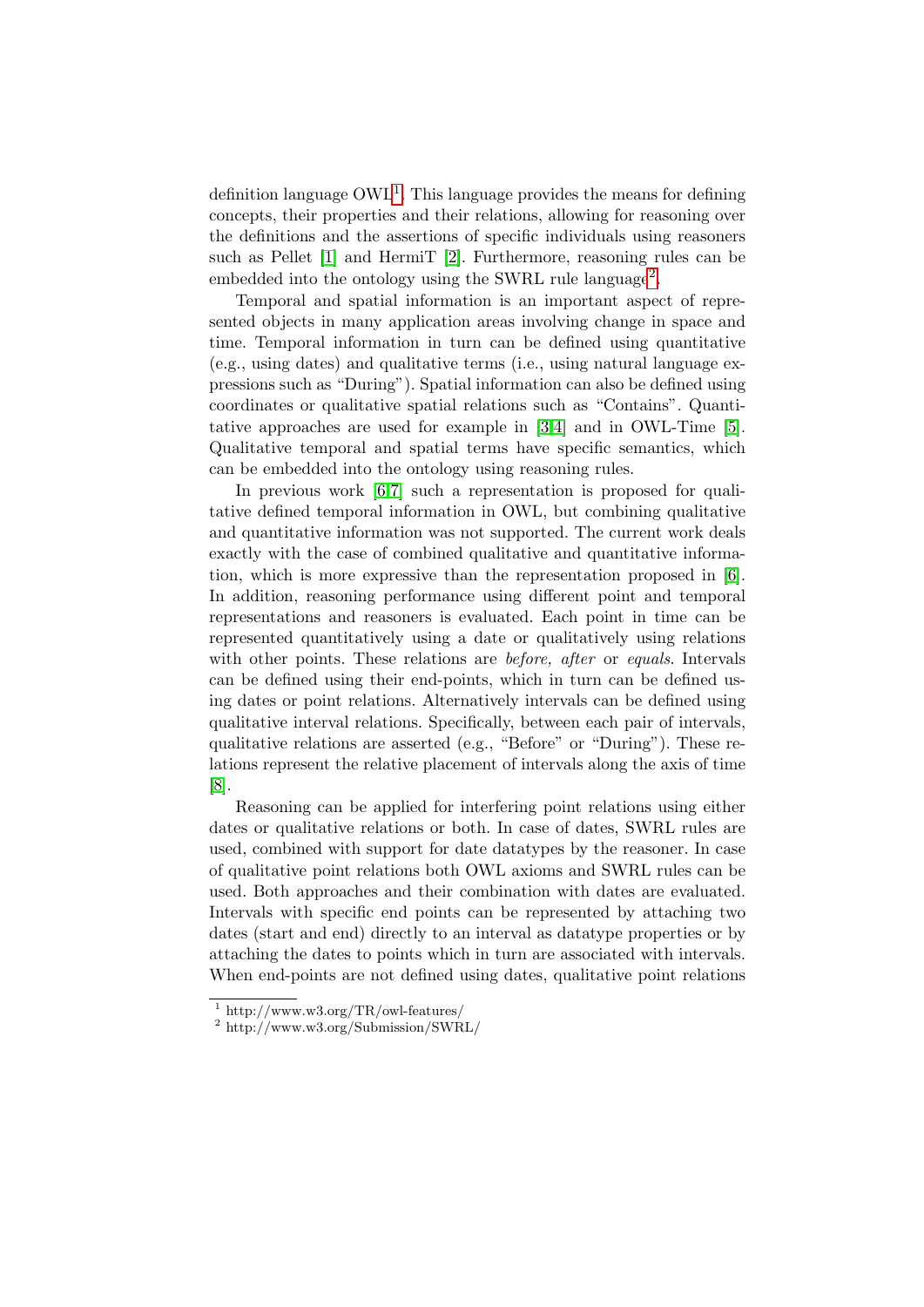such as after can be used. Alternatively, interval relations can be inferred using directly reasoning over Allen relations [\[8\]](#page-33-0) between intervals, instead of reasoning over points and then extracting the interval relations. Again all approaches are evaluated using different reasoners.

Spatial information can also be defined using quantitative (e.g., using coordinates) and qualitative terms (i.e., using natural language expressions such as "In"). Qualitative spatial terms have formal semantics which can be embedded into the ontology using reasoning rules. In [\[9\]](#page-33-1) , such a representation, embedding semantics by means of SWRL rules, was proposed for spatial and temporal information in OWL. Specifically, topological information (based on the RCC-8 [\[10\]](#page-33-2) set of topological relations) was represented (in  $[11,12]$  $[11,12]$  similar representations for topologic relations were proposed as well). In this work, we also support quantitative defined representations in addition to the aforementioned qualitative representations using SWRL rules. Each region is represented using the coordinates of the minimum bounding rectangle of the region. Furthermore, combined representations supporting both qualitative relations (such as "overlaps") and quantitative information are proposed and evaluated.

Although in the current work many different representations are proposed and evaluated, all of them are based on existing standards such as OWL and W3C member submissions such as SWRL. The requirement of full compliance with existing W3C standards and recommendations and compatibility with existing, widely used tools, was a strict design decision adopted in this work. Embedding reasoning rules into the ontology makes sharing of data easier since all SWRL compliant reasoners (such as Pellet and HermiT) can be used for temporal reasoning. To the best of our knowledge, this is the first work proposing combined qualitative and quantitative spatial and temporal representations for the Semantic Web, while retaining compatibility with existing standards and tools, and provides an evaluation of these approaches. In addition to the reasoning performance of various implementations, querying performance using SPARQL is evaluated. In case of quantitative representations, two querying approaches are compared: (a) converting quantitative information to qualitative using rules and then query using the inferred qualitative relations and (b) query directly using the quantitative representation. Evaluation results indicate that in general the first approach outperforms the second at query time.

The current work is organized as follows: related work in the field of temporal knowledge representation is discussed in Section [2.](#page-4-0) The proposed temporal representations are presented in Section [3](#page-5-0) and the corresponding reasoning mechanisms in Section [4.](#page-6-0) The combined interval-point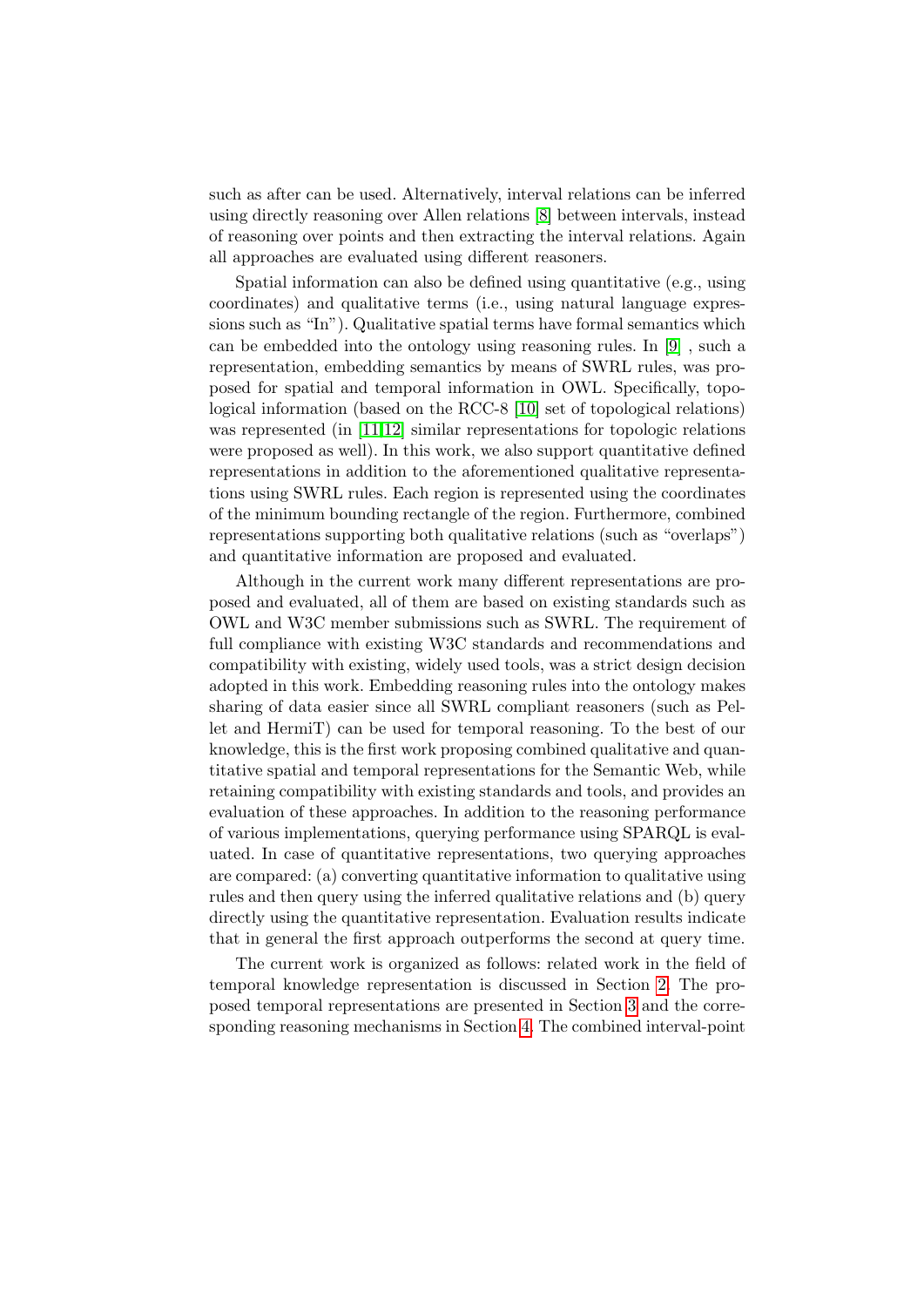reasoning mechanism is presented in Section [5.](#page-13-0) Spatial representation is presented in Section [6](#page-15-0) and the corresponding reasoning mechanism in Section [7.](#page-18-0) Querying temporal and spatial information is presented in Section [8.](#page-21-0) Evaluation is presented in Section [9](#page-23-0) and conclusions and issues for future work in Section [10.](#page-31-0)

### <span id="page-4-0"></span>2 Background and Related Work

Definition of ontologies for the Semantic Web is achieved using the Web Ontology Language OWL. Specifically, the current W3C standard is the OWL 2[3](#page-4-1) language, offering increased expressiveness, while retaining decidability of basic reasoning tasks. Querying OWL and RDF data is achieved using the SPARQL query language [\[13\]](#page-33-5). Reasoning tasks are applied both on concept and property definitions into the ontology (TBox), and on assertions of individual objects and their relations (ABox). Reasoners include among others Pellet and HermiT. Reasoning rules can be embedded into the ontology using SWRL. To guarantee decidability, the rules are restricted to *DL-safe rules* that apply only on named individuals in the ontology ABox.

Temporal and spatial representations for the Semantic Web, based on quantitative representations, are used for example in CNTRO [\[4\]](#page-32-3), OWL-Time [\[5\]](#page-32-4), and stRDF [\[14\]](#page-33-6). Representation of temporal and spatial information for the Semantic Web often involves qualitative defined information since precise dates or coordinates are not always available. Qualitative temporal and spatial reasoning (i.e., inferring implied relations and detecting inconsistencies in a set of asserted relations) typically corresponds to Constraint Satisfaction problems which are NP, but tractable sets (i.e., solvable by polynomial algorithms) are known to exist [\[15\]](#page-33-7). These tractable sets (i.e., sets of qualitative relations between temporal points, temporal intervals and regions) form the basis of the current work. Relations between dynamic (i.e., evolving in time and having time dependent properties) entities in ontologies are typically represented using Allen temporal relations of Figure [1](#page-5-1) and topological relations between regions are typically represented using the RCC relations defined in [\[10\]](#page-33-2).

Embedding temporal and spatial reasoning into the ontology, by means of SWRL rules applied on temporal intervals and spatial regions forms the basis of the SOWL model proposed in [\[9\]](#page-33-1) and the CHRONOS-Ed system [\[16\]](#page-33-8). CHRONOS-Ed and the underlying SOWL model were both not addressing the issue of combined qualitative and quantitative spatial and

<span id="page-4-1"></span><sup>3</sup> http://www.w3.org/TR/owl2-overview/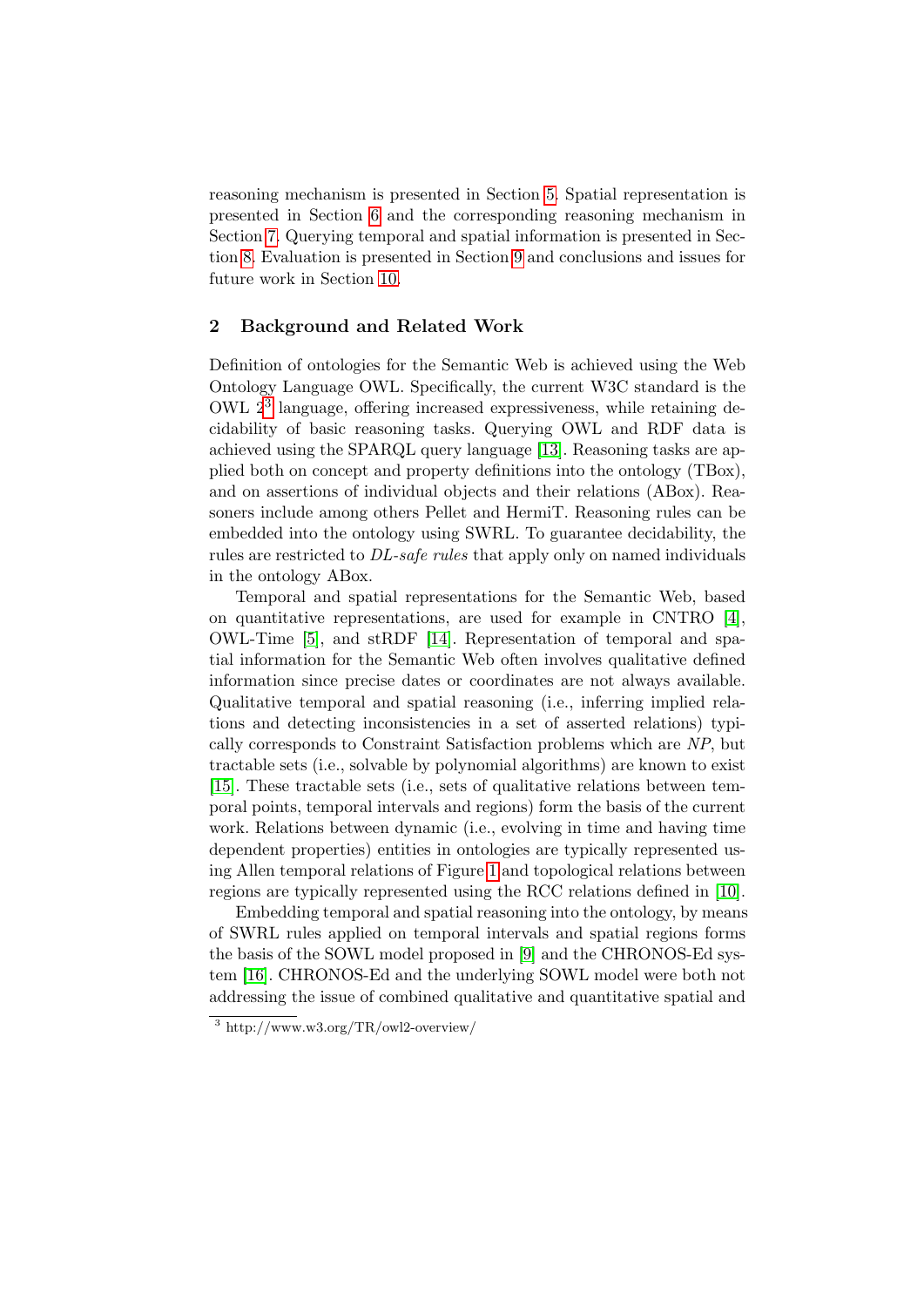

<span id="page-5-1"></span>Fig. 1. Allen Temporal Relations.

temporal representation using different approaches and reasoners. Thus, the selection of the most efficient representation with respect to the type of available data remained an open issue [\[17\]](#page-33-9) . The current work addresses, this issue and to the best of our knowledge is the first such work for temporal and spatial, qualitative and quantitative representations for the Semantic Web.

### <span id="page-5-0"></span>3 Temporal Representation

This work deals with qualitative relations between points in addition to interval Allen relations. Qualitative relations of two points are represented using an object property specifying their relative position on the axis of time. Specifically, between two points three relations can hold, these relations are " $\langle$ ", " $\rangle$ ", " $=$ " also referred to as *before*, *after* and *equals* respectively. If a date/time is available then a corresponding datatype property can be used. Qualitative and quantitative representations can be combined (Figure [2\)](#page-6-1).

An interval temporal relation can be one of the 13 pairwise disjoint Allen relations [\[8\]](#page-33-0) of Figure [1.](#page-5-1) In cases where the exact durations of temporal intervals are unknown (i.e., their starting or ending points are not specified), their temporal relations to other intervals can still be asserted qualitatively by means of temporal relations (e.g., "interval  $i_1$  is before interval  $i_2$ " even in cases where the exact starting and ending time of either  $i_1$ ,  $i_2$ , or both are unknown).

Intervals can be represented using two directly attached datatype properties, corresponding to starting and ending time of each interval (Figure  $3(a)$ ). This straightforward approach can be applied only when start and end time of intervals are known. Interval relations can be inferred using comparisons of starting/ending dates using SWRL rules. An-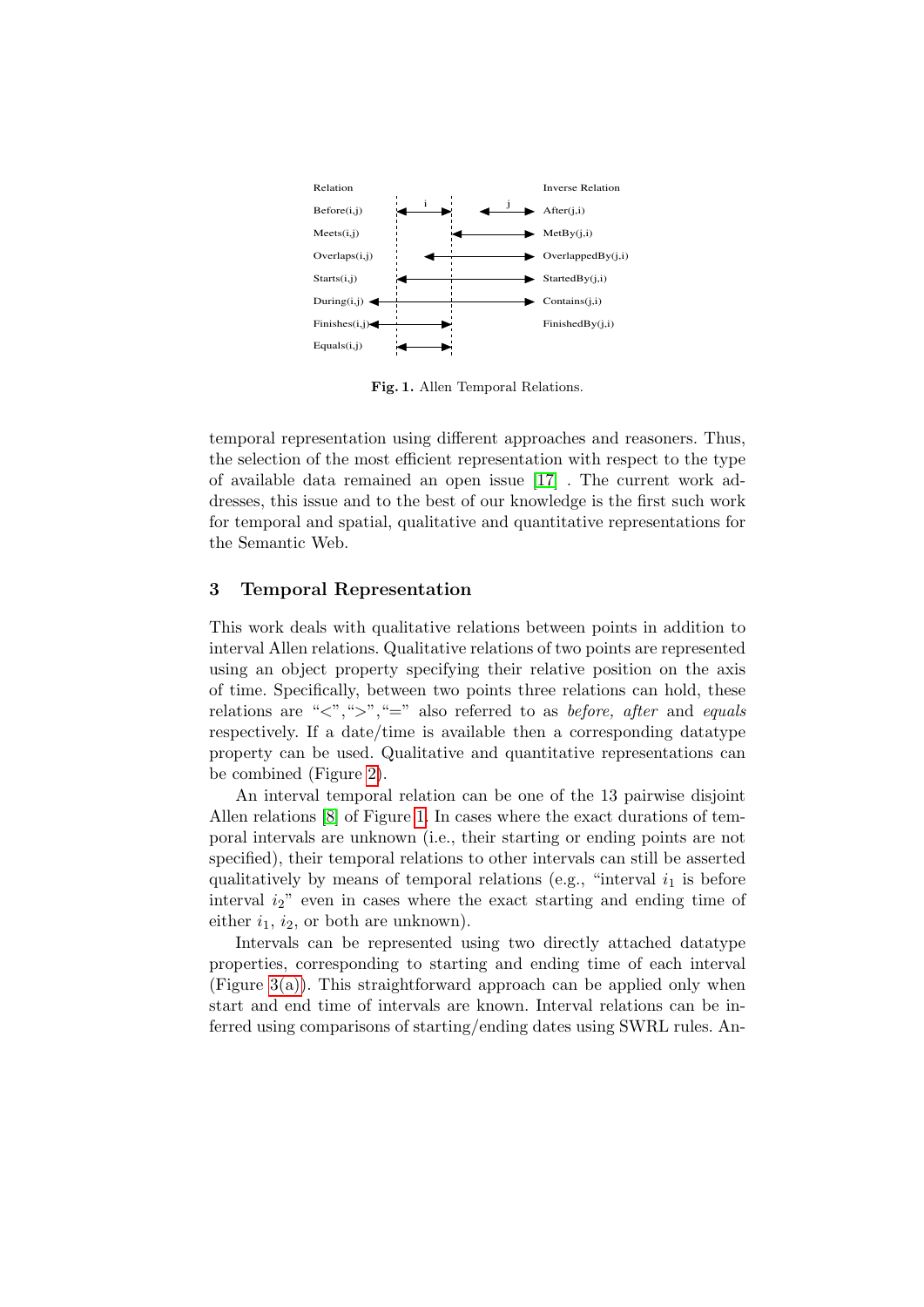

<span id="page-6-1"></span>Fig. 2. Point Representations

other more flexible and more complex approach is presented in Figure [3\(b\).](#page-7-1) In this case intervals are related with starting and ending points, and not directly with dates. These points can be associated with dates, as in Figure [2,](#page-6-1) and/or with other points using point relations (such as  $after$ ). Point relations can be inferred using comparisons of dates and/or reasoning rules over asserted point relations. When point relations are inferred, then Allen relations between intervals can be inferred using SWRL rules implementing the definitions of Figure [1.](#page-5-1) Finally, reasoning over qualitative defined Allen relations can be applied directly without using dates or points as in Figure [3\(c\).](#page-7-2)

Besides temporal property definitions, additional OWL axioms are required for the proposed representation; basic relations are pairwise disjoint i.e., " $\langle \cdot \rangle$ ", " $\rangle$ " and "=" point relations are pairwise disjoint and all Allen relations of Figure [1](#page-5-1) are pairwise disjoint as well. In addition, " $\lt$ " is inverse of " $>$ ", while "=" is *symmetric* and *transitive*. Also *Before* is inverse of After, Meets is inverse of MetBy, During is inverse of Contains, Finishes is inverse of FinishedBy, Starts is inverse of startedBy and Overlaps is inverse of OverlappedBy. Equals is symmetric and transitive.

### <span id="page-6-0"></span>4 Temporal Reasoning

Inferring implied relations and detecting inconsistencies are handled by a reasoning mechanism. In the case of qualitative relations, assertions of relations holding between temporal entities (i.e., intervals) restrict the possible assertions holding between other temporal entities in the knowl-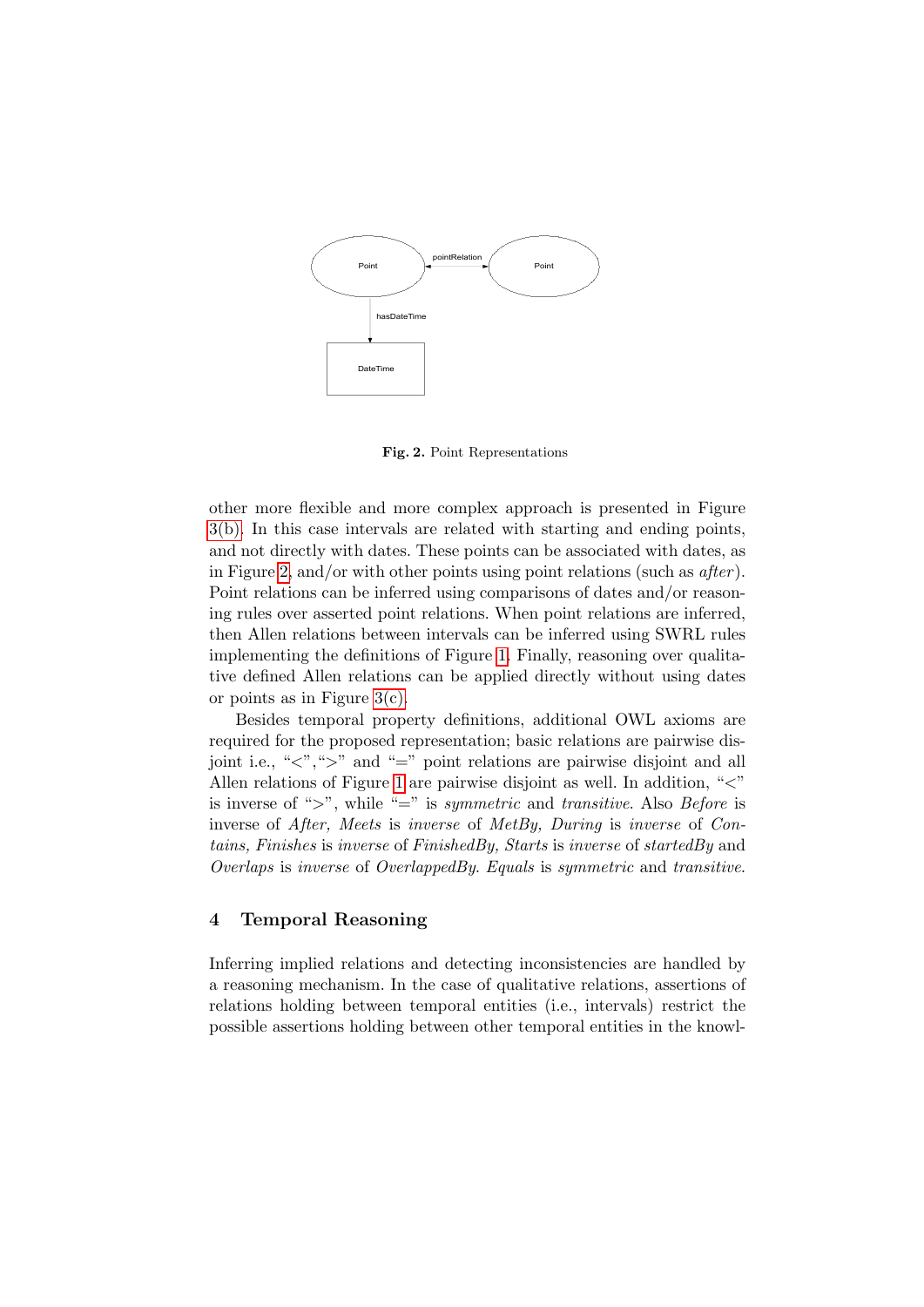<span id="page-7-0"></span>

(a) Direct Interval Representation (b) Point-Interval Representation

<span id="page-7-1"></span>

<span id="page-7-2"></span>(c) Allen-Based Interval Representation

<span id="page-7-3"></span>Fig. 3. Example of (a) Direct (b) Point Based (c) Allen Based Interval Representations

edge base. Then, reasoning on qualitative temporal relations can be transformed into a constraint satisfaction problem, which is known to be an NP-hard problem in the general case [\[15\]](#page-33-7). Inferring implied relations is achieved by specifying the result of compositions of existing relations. Specifically, when a relation (or a set of possible relations)  $R_1$  holds between intervals  $i_1$  and  $i_2$  and a relation (or a set of relations)  $R_2$  holds between intervals  $i_2$  and  $i_3$  then, the composition of relations  $R_1, R_2$  (denoted as  $R_1 \circ R_2$ ) is the set (which may contain only one relation)  $R_3$  of relations holding between  $i_1$  and  $i_3$ .

Qualitative relations under the intended semantics may not apply simultaneously between a pair of individuals. For example, given the time intervals  $i_1$  and  $i_2$ ,  $i_1$  cannot be simultaneously *before* and *after*  $i_2$ . Typically, in temporal representations (e.g., using Allen relations), all basic relations (i.e., simple relations and not disjunctions of relations) are pairwise disjoint. When disjunctions of basic relations hold true simultane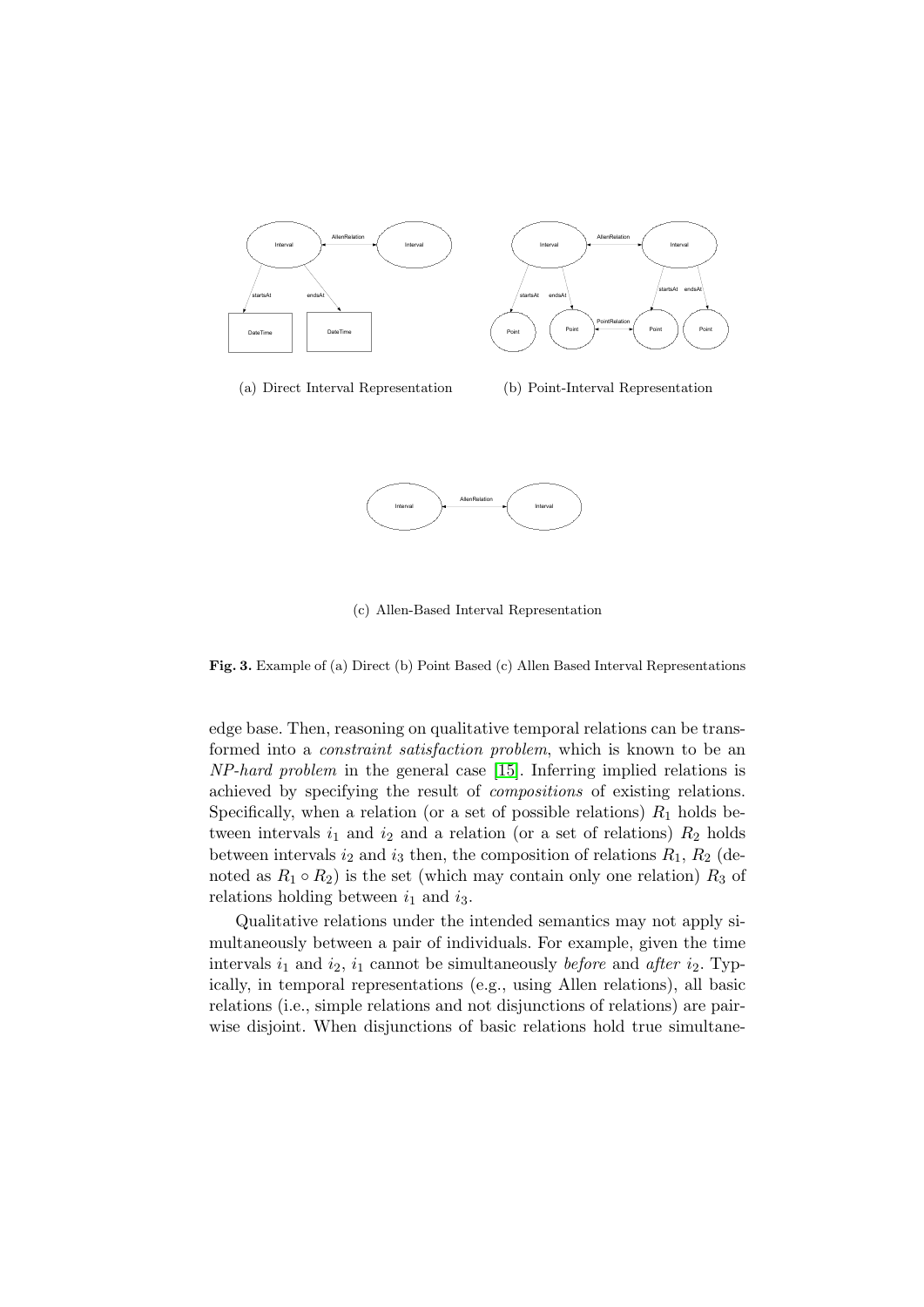ously, then their set intersection holds true as well. For example, if  $i_1$  is before or equals  $i_2$  and simultaneously  $i_1$  is after or equals  $i_2$  then  $i_1$  equals  $i_2$ . In case the intersection of two relations is empty, these relations are disjoint. Checking for consistency means, whenever asserted and implied relations are disjoint, an inconsistency is detected.

### <span id="page-8-0"></span>4.1 Reasoning over Interval Allen Relations

Reasoning is realized by introducing a set of SWRL rules operating on temporal relations. Reasoners, such as HermiT, supporting DL-safe rules can be used for inference and consistency checking over Allen relations. The temporal reasoning rules for Allen relations are based on the composition of pairs of the basic Allen relations of Figure [1](#page-5-1) as defined in [\[8\]](#page-33-0). Specifically, if relation  $R_1$  holds between intervals  $i_1$  and  $i_2$ , and relation  $R_2$  holds between intervals  $i_2$  and  $i_3$ , then the composition table defined in [\[8\]](#page-33-0) denotes the possible relation(s) holding between intervals  $i_1$  and  $i_3$ . Not all compositions yield a unique relation as a result. For example, the composition of relations During and Meets yields the relation Before as a result, while the composition of relations Overlaps and During yields three possible relations namely Starts, Overlaps and During.

A series of compositions of relations may yield relations that are inconsistent with existing ones (e.g., if  $i_1$  before  $i_2$  is inferred using compositions, a contradiction arises if  $i_1$  after  $i_2$  has been also asserted into the knowledge base). Reasoning over temporal relations is known to be an NP-hard problem and identifying tractable cases of this problem has been in the center of many research efforts over the last few years [\[15\]](#page-33-7). The notion of k-consistency is very important in this research. Given a set of  $n$  intervals with relations asserted between them imposing certain restrictions, k-consistency means that every subset of the n intervals containing at most k intervals does not contain an inconsistency. Notice that, checking for all subsets of  $n$  entities for consistency is exponential on the  $\overline{n}$ .

There are cases where, although k-consistency does not imply n*consistency* in general, there are specific sets of relations  $R_t$  (which are subsets of the set of all possible disjunctions of basic relations  $R$ ), with the following property: if asserted relations are restricted to this set, then k-consistency implies *n*-consistency and  $R_t$  is a tractable set of relations or a *tractable subset* of  $R$  [\[15\]](#page-33-7). Tractable sets of Allen interval algebra have been identified in [\[18\]](#page-33-10) and tractable subsets for Point Algebra have been identified in [\[19\]](#page-33-11) . Additional tractable sets for Allen relations have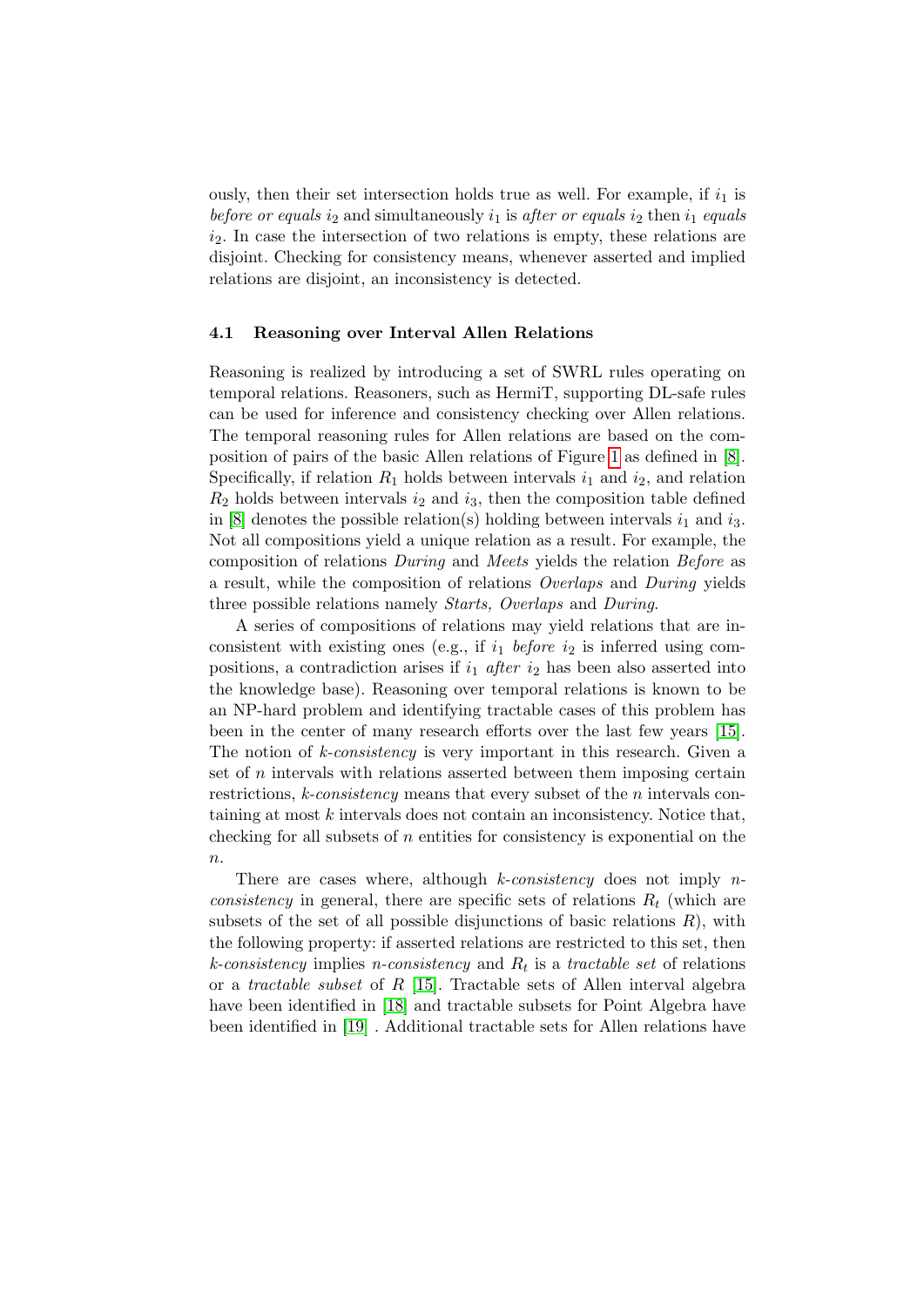been identified in [\[9\]](#page-33-1). Consistency checking is achieved by ensuring path consistency by applying the following formula:

<span id="page-9-0"></span>
$$
\forall x, y, k \ R_s(x, y) \leftarrow R_i(x, y) \cap (R_j(x, k) \circ R_k(k, y)) \tag{1}
$$

representing intersection of compositions of relations with existing relations  $R_i$ ,  $R_j$ ,  $R_k$ , (symbol ∩ denotes intersection, symbol ∘ denotes composition and symbols  $R_i$ ,  $R_j$ ,  $R_k$ ,  $R_s$  denote temporal relations). The formula is applied until a fixed point is reached (i.e., the application of the rules above does not yield new inferences) or until the empty set is reached, implying that the ontology is inconsistent. Implementing pathconsistency formula (using SWRL in this work) requires rules for both compositions and intersections of pairs of relations.

Compositions of relations  $R_1$  and  $R_2$  yielding a unique relation  $R_3$  as a result are expressed in SWRL using rules of the form:

<span id="page-9-1"></span>
$$
R_1(x, y) \wedge R_2(y, z) \rightarrow R_3(x, z) \tag{2}
$$

The following is an example of such a composition rule:

$$
During(x, y) \land Meets(y, z) \rightarrow Before(x, z)
$$
 (3)

Rules yielding a set of possible relations cannot be represented directly in SWRL since, disjunctions of atomic formulas are not permitted as a rule head. Instead, disjunctions of relations are represented using new relations whose compositions must also be defined and asserted into the knowledge base. For example, the composition of relations Overlaps and During yields the disjunction of three possible relations (During, Overlaps and Starts) as a result:

$$
Overlags(x, y) \land During(y, z) \rightarrow During(x, z)
$$
  

$$
\lor Starts(x, z) \lor Overlags(x, z)
$$
 (4)

If the relation DOS represents the disjunction of relations During, Overlaps and Starts, then the composition of Overlaps and During can be represented using SWRL as follows:

$$
Overlags(x, y) \land During(y, z) \rightarrow DOS(x, z) \tag{5}
$$

The set of possible disjunctions over all basic Allen's relations contains  $2^{13}$  relations, and complete reasoning over all temporal Allen relations has exponential time complexity. However, tractable subsets of this set that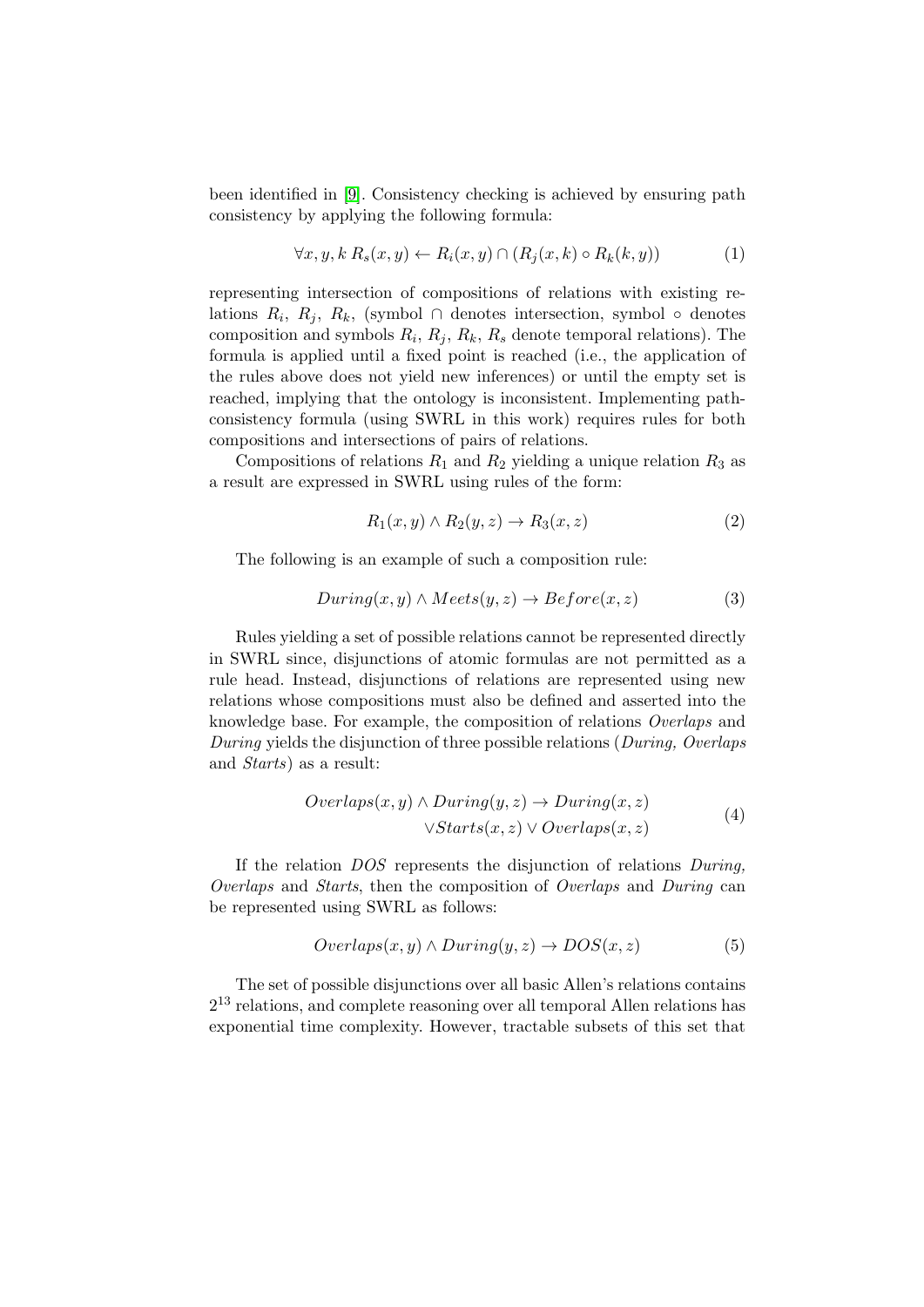are closed under composition (i.e., compositions of relation pairs from this subset yield also a relation in this subset) are also known to exist [\[18,](#page-33-10)[19\]](#page-33-11).

<span id="page-10-0"></span>An additional set of rules defining the result of intersection of relations holding between two intervals is also required. These rules are of the form:

$$
R_1(x, y) \wedge R_2(x, y) \rightarrow R_3(x, y), \tag{6}
$$

where  $R_3$  can be the empty relation. For example, the intersection of relation DOS (representing the disjunction of During, Overlaps and Starts) with relation *During*, yields relation *During* as a result:

$$
DOS(x, y) \land During(x, y) \rightarrow During(x, y)
$$
\n
$$
(7)
$$

The intersection of relations During and Starts yields the empty relation, and an inconsistency is detected:

$$
Starts(x, y) \land During(x, y) \to \bot
$$
\n(8)

Thus, path consistency is implemented by defining compositions and intersections of relations using SWRL rules and OWL axioms for inverse relations as presented in Section [3.](#page-5-0) Notice that it is impossible to apply path consistency reasoning based only on OWL axioms since compositions (property chains), disjoint properties and property intersections are required. The computational properties of these constructs have been analysed in [\[20\]](#page-33-12). While property chains and disjoint properties are supported in OWL 2, property intersection required for Allen reasoning (and RCC topological reasoning) are not, thus SWRL rules are required for a reasoning mechanism compliant with existing W3C standards and recommendations.

Implementing path consistency over Allen relations requires minimizing the required additional relations and rules for implementing the mechanism. Existing work (e.g., [\[21\]](#page-33-13) ) emphasizes on determining maximal tractable subsets of relations, while practical implementations call for minimizing of such relation sets (i.e., finding the minimal tractable set that contains the required relations). For example, implementing path consistency over the maximal tractable set of Allen relations [\[21\]](#page-33-13), containing 868 relations is impractical, since defining all intersections and compositions of pairs of relations by means of SWRL rules requires millions of such rules.

In this work the closure method [\[15\]](#page-33-7) of Table [1](#page-11-0) is applied for computing the minimal relation sets containing a tractable set of basic relations: starting with a set of relations, intersections and compositions of relations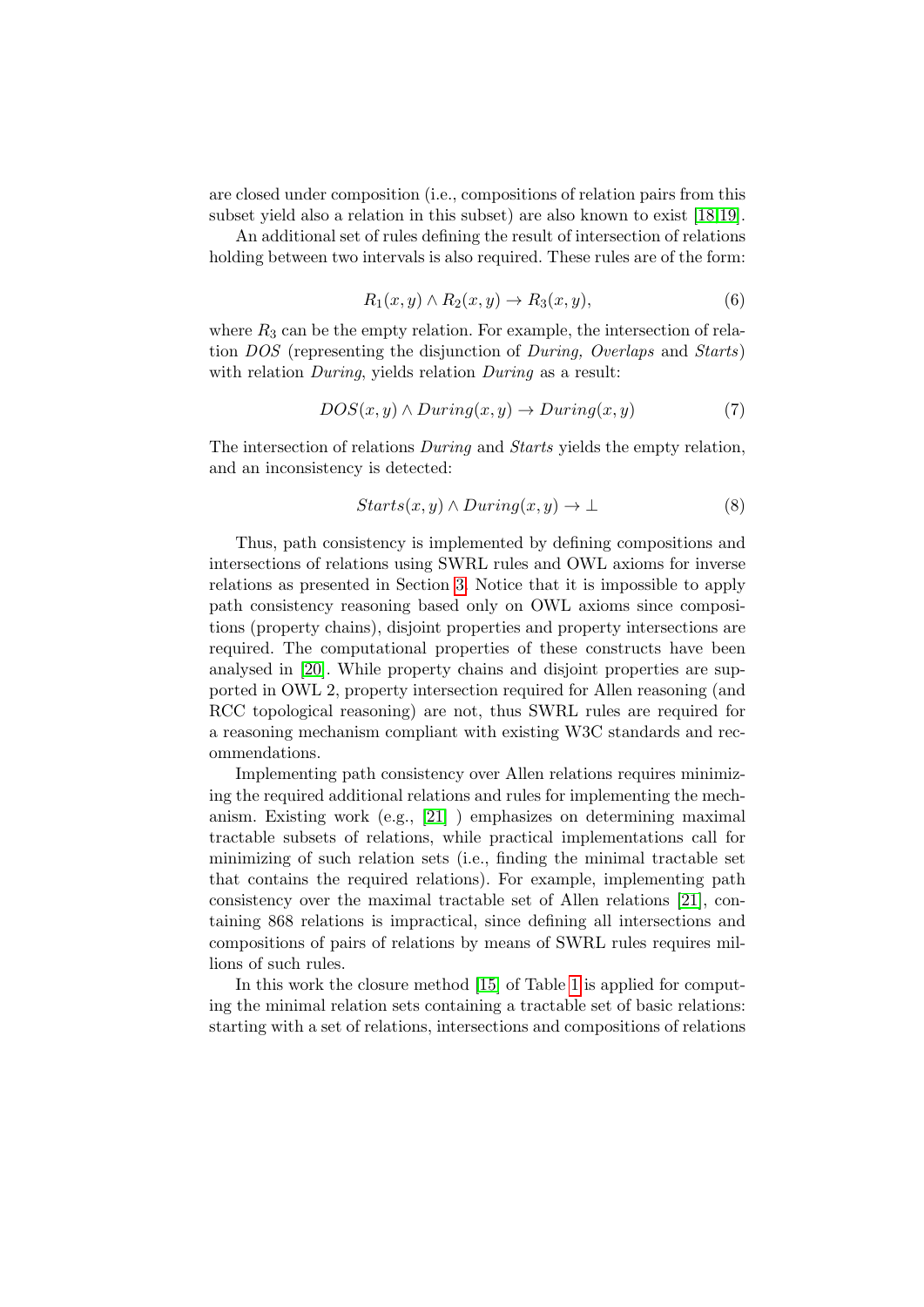<span id="page-11-0"></span>

|  |  | <b>Table 1.</b> Closure method |  |
|--|--|--------------------------------|--|
|--|--|--------------------------------|--|

| Input: Set S of tractable relations               |
|---------------------------------------------------|
| Table C of compositions                           |
| WHILE S size changes                              |
| <b>BEGIN</b>                                      |
| Compute C: Set of compositions of relations in S  |
| $S = S \cup C$                                    |
| Compute I: Set of intersections of relations in S |
| $S = S \cup I$                                    |
| END                                               |
| RETURN S                                          |

are applied iteratively until no new relations are produced. Since compositions and intersections are constant-time operations (i.e., a bounded number of table lookup operations at the corresponding composition tables) the running time of closure method is linear to the total number of relations of the identified tractable set. Applying the closure method over the set of basic Allen relations yields a tractable set containing 29 relations, presented in the following. Relations Before, After, Meets, Metby, Overlaps, Overlappedby, During, Contains, Starts, Startedby, Finishes, Finishedby and Equals are represented using symbols B, A, M, Mi, O, Oi, D, Di, S, Si, F, Fi and Eq respectively. Basic Allen relations, or disjunctions of basic relations represented as a set of relations into brackets are used. For example the disjunction of relations Before (B), Overlaps (O), and Meets (M) is represented as {B, O, M}. The tractable set of Allen relations used in this work is:

{B},{A},{A, D, Di, O, Oi, Mi, S, Si, F, Fi, Eq}, {A, D, Oi, Mi, F}, {A, Di, Oi, Mi, Si}, {A, Oi, Mi}, {B, D, Di, O, Oi, M, S, Si, F, Fi, Eq}, {B, D, O, M, S}, {B, Di, O, M, Fi}, {B, O, M}, {D}, {D, Di, O, Oi, S, Si, F, Fi, Eq}, {D, Oi, F}, {D, O, S}, {Di}, {Di, Oi, Si}, {Di, O, Fi}, {Eq},  ${F}, {F}, F$ ; Eq},  ${F}$ ; Eq},  ${M}, {M}$ ;  ${O}, {O}$ ;  ${S}, {S}$ ;  ${S}, S$ ; Eq},  ${S}$ ;

#### <span id="page-11-1"></span>4.2 Reasoning over Point Relations

Possible relations between points are before, after and equals, denoted as " $\langle \cdot, \cdot \rangle$ ", "=" respectively. Table [2](#page-12-0) illustrates the set of reasoning rules defined on the composition of existing relation pairs. The composition table is interpreted as follows: if relation  $R_1$  holds between *Point1* and *Point2* and relation  $R_2$  holds between *Point2* and *Point3*, then the en-try of the Table [2](#page-12-0) corresponding to row  $R_1$  and column  $R_2$  denotes the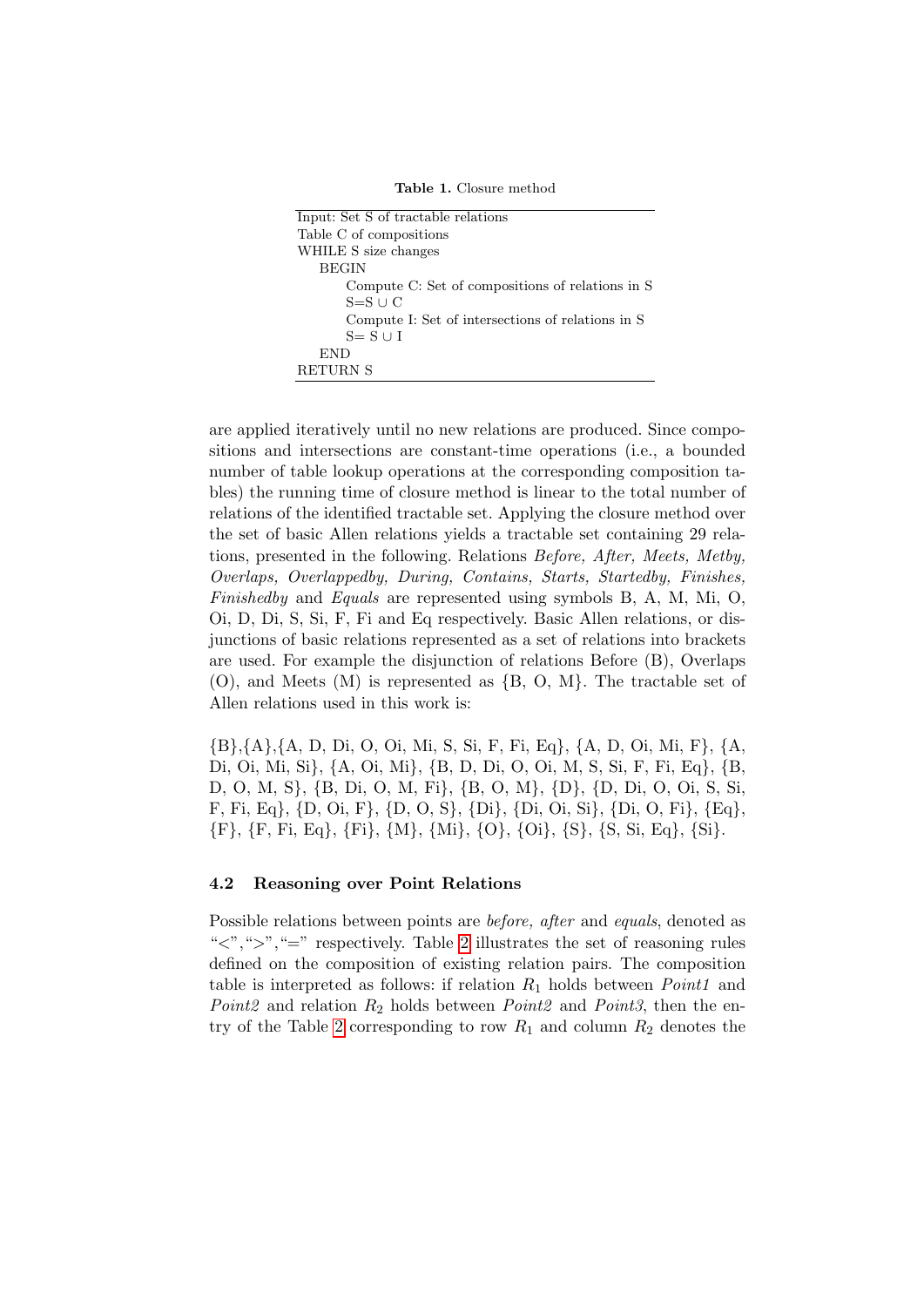possible relation(s) holding between  $Point1$  and  $Point3$ . For example, if Point1 is before  $\langle \langle \rangle$  Point2 and Point2 is before  $\langle \langle \rangle$  Point3 then Point1 is before  $(<)$  Point3.

The three basic temporal point relations are declared as pairwise disjoint, since they cannot simultaneously hold between two points. Not all compositions yield a unique relation as a result. For example, the composition of relations before and after yields all possible relations as a result. Because such compositions do not yield new information these rules are discarded. Rules corresponding to compositions of relations  $R_1$  and  $R_2$ yielding a unique relation  $R_3$  as a result are retained (7 out of the 9 entries of Table [2](#page-12-0) are retained), and are directly expressed in SWRL. The following is an example of such a temporal inference rule:

$$
before(x, y) \land equals(y, z) \rightarrow before(x, z) \tag{9}
$$

A series of compositions of relations may imply relations which are inconsistent with existing ones. In addition to rules implementing compositions of temporal relations, a set of rules defining the result of intersecting relations holding between two instances must also be defined in order to check consistency.

<span id="page-12-0"></span>Table 2. Composition Table for Basic Point-Based Temporal Relations.

| Relations |  |  |
|-----------|--|--|
|           |  |  |
|           |  |  |
|           |  |  |

For example, the intersection of relations before and after yields the empty relation, and an inconsistency is detected (i.e., they cannot hold simultaneously between two points). As shown in Table [2,](#page-12-0) compositions of relations may yield one of the following four relations: *before*, *after*, *equals* and the disjunction of these three relations. Intersecting the disjunction of all three relations with any of these leaves existing relations unchanged. Intersecting any one of the three basic (non disjunctive) relations with itself also leaves existing relations unaffected. Only intersections of pairs of different basic relations affect the knowledge base by yielding the empty relation as a result, thus detecting an inconsistency. By declaring the three basic relations before, after, equals as pairwise disjoint, all intersections that can affect the ontology are defined. Thus, checking consistency of point relations is implemented by defining compositions of relations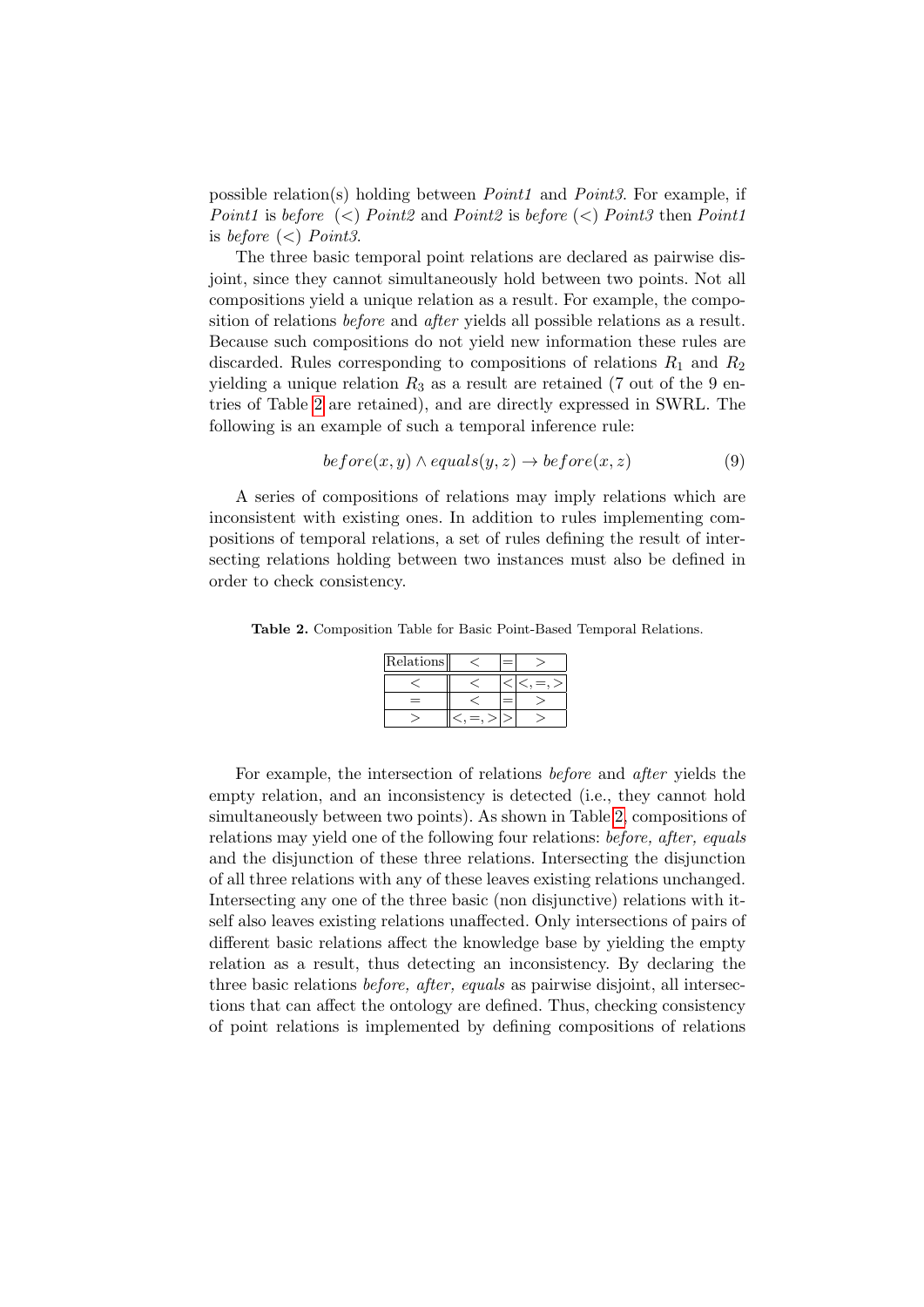using SWRL rules and by declaring the three basic relations as disjoint (no intersection rules are needed). In case of quantitative relations (i.e., using dates), qualitative relations are extracted by comparing dates using SWRL rules.

Compositions of relations can be also expressed using OWL Role Inclusion Axioms [\[22\]](#page-33-14) instead of SWRL rules. For example, the composition of before and equals can be expressed using the following axiom:

$$
before \circ equals \sqsubset before \tag{10}
$$

Properties involved in Role Inclusion Axioms (RIA) cannot be combined with disjointness axioms in OWL, but in case the consistency of point relations is guaranteed, then this approach can be used instead of SWRL rules. In addition to this, Role Inclusion Axioms can be used in conjunction with dates/times in a combined qualitative/quantitative approach. In total, based on the reasoning mechanism, five different representations for points have been implemented:

- Quantitative Point Representation  $(PI)$ : Relations are extracted by comparing date/time values using SWRL.
- Qualitative Only using SWRL  $(P2)$ : Only qualitative point relations are asserted and reasoning using Path Consistency implemented in SWRL is applied.
- Qualitative Only using Role Inclusion Axioms (P3): Only qualitative point relations are asserted and reasoning using Path Consistency is implemented using OWL 2 Role Inclusion Axioms.
- Combined representation using SWRL (P4): Both dates and qualitative relations are asserted and reasoning mechanism combines rules from representations P1 and P2.
- Combined representation using OWL Role Inclusion Axioms (P5): Both dates and qualitative relations are asserted and reasoning mechanism combines SWRL rules from representations P1 and OWL axioms from P3.

# <span id="page-13-0"></span>5 Combining Interval and Point Representation and Reasoning

In addition to the Allen based Interval representation (see Figure  $3(c)$ ) and the corresponding reasoning mechanism of Section [4.1,](#page-8-0) interval relations can be extracted using endpoint relations and/or comparisons of dates of endpoints. Using the direct representation of Figure [3\(a\),](#page-7-0) Allen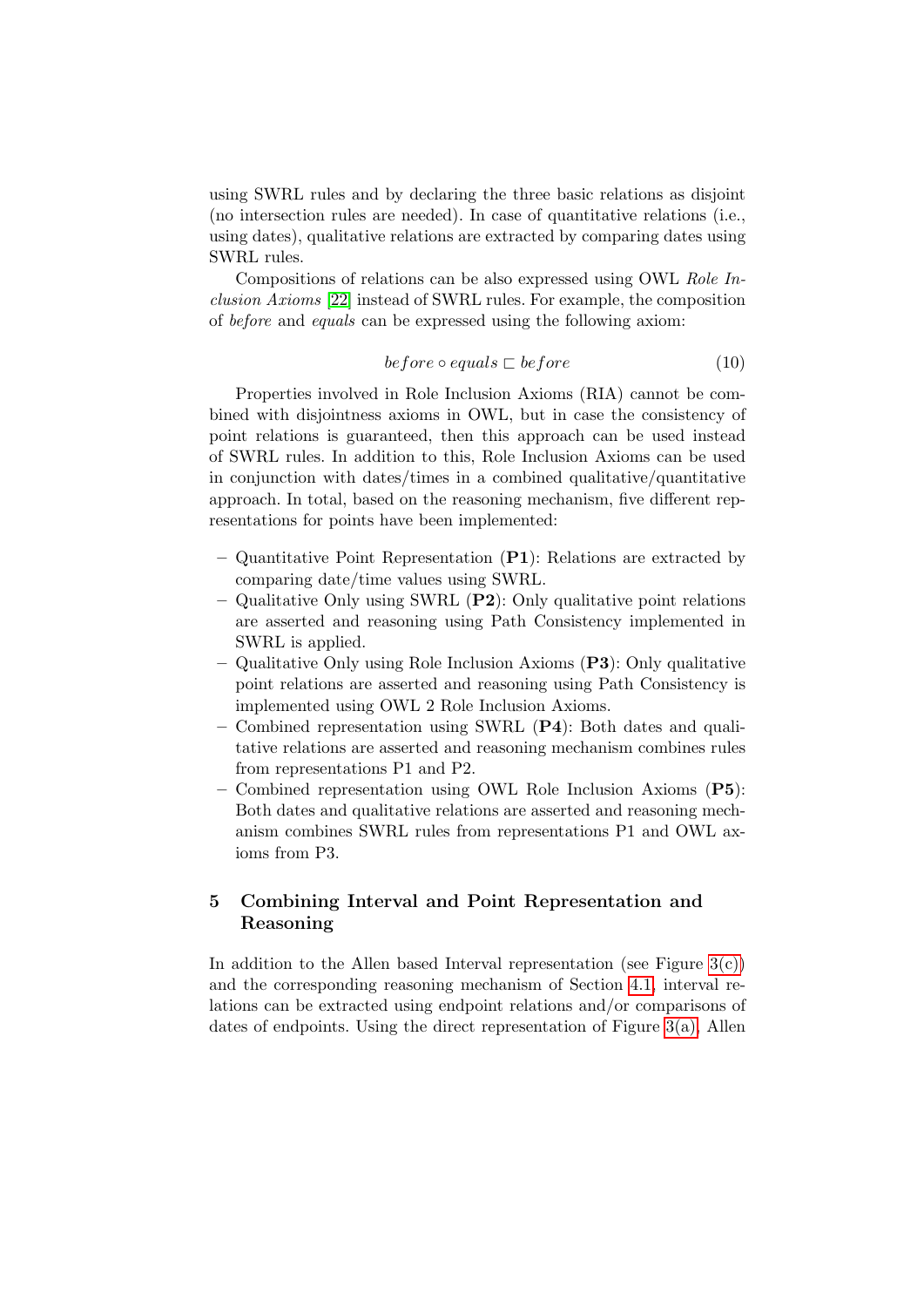relations are extracted using end-point date comparisons. There are 13 SWRL rules, one for each basic Allen relation. For example, the Allen intervalMeets (or Meets) relation is inferred using the following rule:

$$
ProperInterval(a) \land ProperInterval(x) \land endValue(x, z1)
$$
  
\n
$$
\land startValue(a, b1) \land lessThanOrEqual(b1, z1)
$$
  
\n
$$
\land lessThanOrEqual(z1, b1) \rightarrow intervalMets(x, a)
$$
  
\n(11)

In case of the representation of Figure [3\(b\)](#page-7-1) both date comparisons and point algebra reasoning from Section [4](#page-6-0) are applied for inferring qualitative relations between end-points. Allen relations between intervals are then inferred using relations of end-points. There are 13 SWRL rules, one for each basic Allen relation. For example, the rule for extracting the interval Meets relation is:

$$
ProperInterval(a) \land ProperInterval(x) \land equals(z, b) \land has Beginning(a, b) \land hasEnd(x, z) \rightarrow intervalMeets(x, a)
$$
 (12)

Based on the above rules and the representations of Section [3](#page-5-0) (see Figure [3\)](#page-7-3), five different interval representations have been implemented (notice that different representations corresponding to Figure [3\(b\)](#page-7-1) are proposed, since different combinations of relations in this figure can be used):

- Allen-based Interval Representation (I1): Qualitative Allen relations only are asserted directly between intervals (points are not used, see Figure [3\(c\)\)](#page-7-2) combined with the reasoning mechanism of Section [4.1.](#page-8-0)
- Quantitative Only-direct intervals (I2): Only dates or times are asserted attached directly to intervals (see Figure  $3(a)$ ) and Allen relations are extracted by date/time comparisons.
- Quantitative Only using Points (I3): Only dates or times are asserted attached to Points representing end-points of intervals (see Figure [3\(b\)\)](#page-7-1) and Allen relations are extracted by date/time comparisons.
- Qualitative Only Point Based Interval representation (I4): Only qualitative relations between points (see Figure [3\(b\)\)](#page-7-1) are asserted and reasoning mechanism is based on Point reasoning rules from Section [4.2](#page-11-1) and Allen extraction rules from Section [5.](#page-13-0)
- Combined qualitative/quantitative Interval representation (I5): Both dates and qualitative relations between points are asserted (see Figure [3\(b\)\)](#page-7-1) and date/time comparisons are combined with SWRL rules of Section [4.2](#page-11-1) and Allen extraction rules from Section [5.](#page-13-0)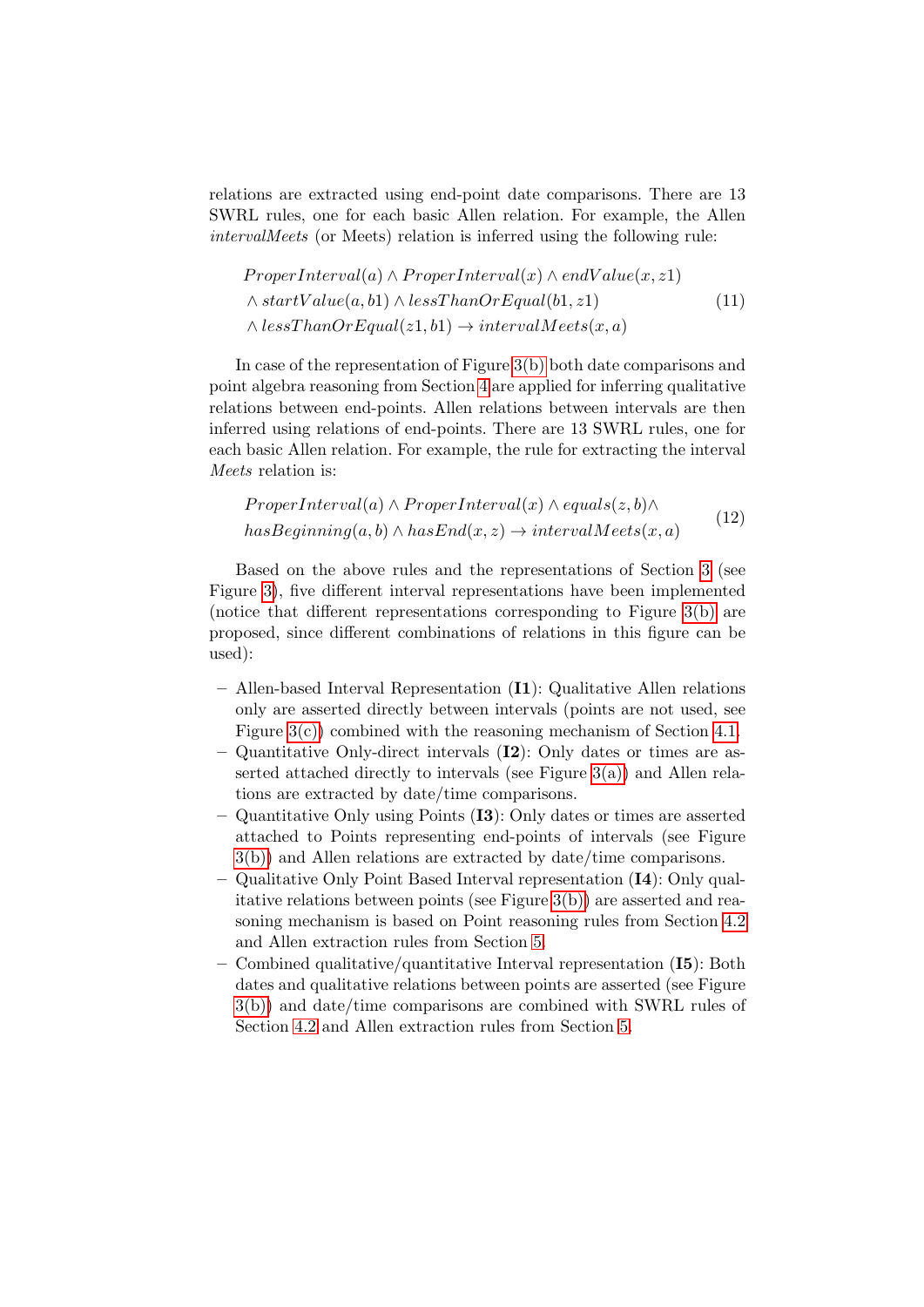We have made all point and interval representations available on the Web at:

<https://github.com/sbatsakis/TemporalRepresentations>.

## <span id="page-15-0"></span>6 Spatial Representation

Region Connection Calculus [\[10\]](#page-33-2) is one of the main ways of representing topological relations. There are several variants of the calculus corresponding to different levels of detail of the represented relations, variants such as RCC-5 and RCC-8. In the following, the representation and reasoning of RCC-5 relations is presented.



<span id="page-15-1"></span>Fig. 4. Topological RCC-5 Relations

RCC-5 relations is a set of 5 topological relations namely DR (discrete), PO (partially overlapped), EQ (equals), PP (proper part) and PC (contains). Figure [4](#page-15-1) illustrates these relations between two regions X and Y. Relations DR, PO and EQ are symmetric, and relation PP is the inverse of PC. All these 5 basic RCC-5 relations are pairwise disjoint. Also EQ, PP and PC are transitive. All the above can be represented using OWL object property axioms (i.e., symmetry, inverse, disjointness and transitivity). Topological RCC-5 relations in this work are represented as object properties between OWL objects representing regions. For example, if Region1 is In Region2, the user asserts the binary relation Region1  $PP$  (proper part) Region2, or equivalently  $PP(Region1, Region2)$ . This approach is similar to the approach used in [\[9\]](#page-33-1). The first representation proposed in this work implements reasoning rules applied on topological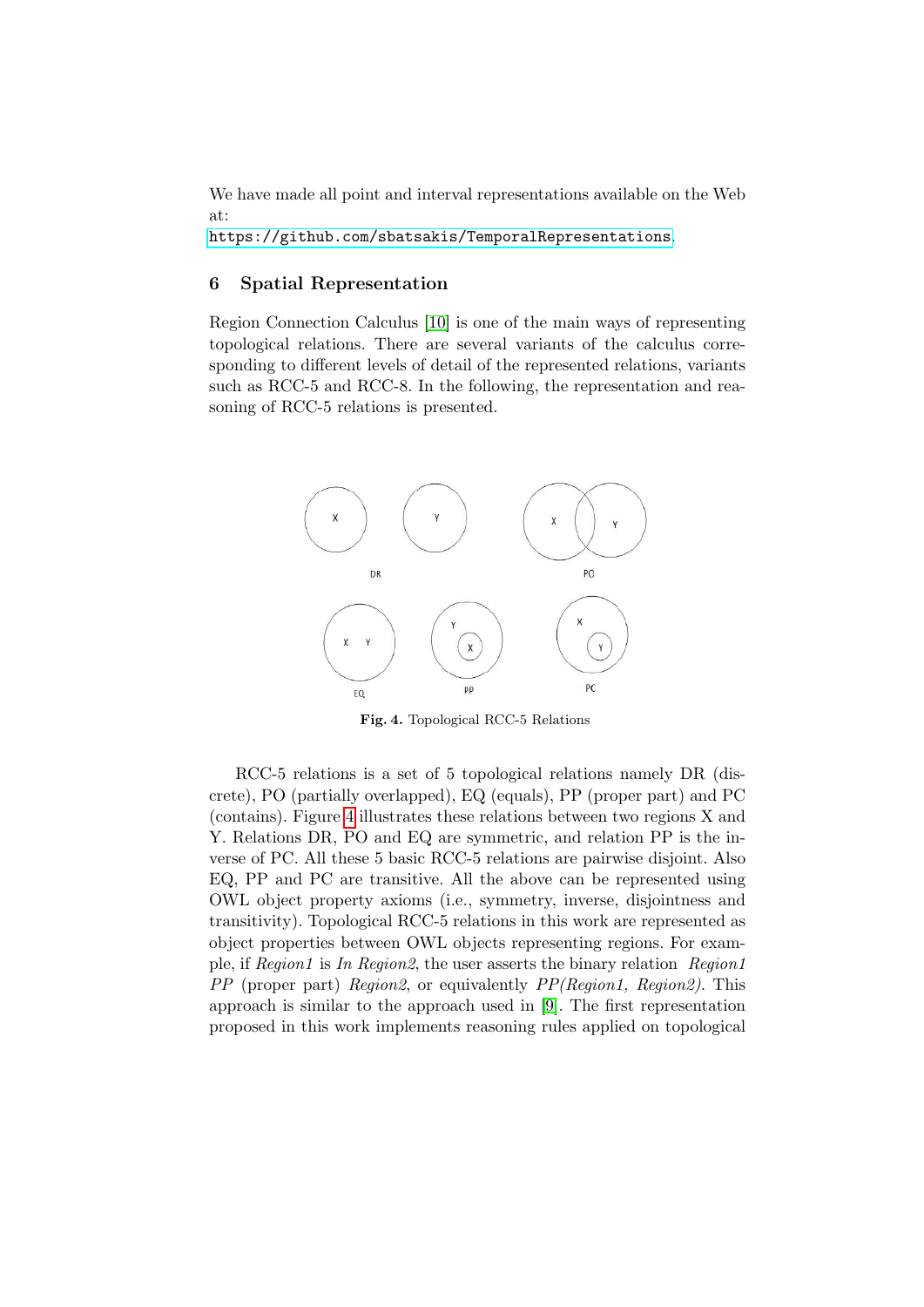relations. Following this approach for example, if a region overlaps with another region, then this is represented by asserting one relation (PO) between them. The second approach is based on coordinates of the minimum bounding rectangle of a region (see Figure [5\)](#page-16-0). For example if a region r is enclosed into a minimum rectangle with coordinates of upper right point  $(3,5)$  and lower left point  $(1,1)$  then the following datatype properties are asserted: r Xmax 3, r Ymax 5, r Xmin 1 and r Ymin 1. Notice that using qualitative relations can be extracted by comparing the coordinates of two regions.



<span id="page-16-0"></span>Fig. 5. Minimum Bounding Rectangle (MBR) Spatial Representation

The third representation combines the qualitative and quantitative approach, so if Xmax, Ymax, Xmin and Ymin values of a region are known, then they are asserted as datatype properties. Otherwise, qualitative relations with other regions using RCC5 object properties are asserted.

Another important set of topological relations is the RCC-8 set of relations, which is a refinement of RCC-5 relations set. Specifically, the DR relation is refined into two distinct relations; DC (Disconnected) representing the fact that two regions do not have common points, and EC (Externally connected) representing the fact that two regions have common boundary points, but not common internal points. Similarly the PP (Proper part) relation is refined into two different relations TPP and NTPP. TPP is representing the fact that a region is a proper part of another region and also has common points with the boundary of the enclosing region. NTPP on the other hand, represents the fact that the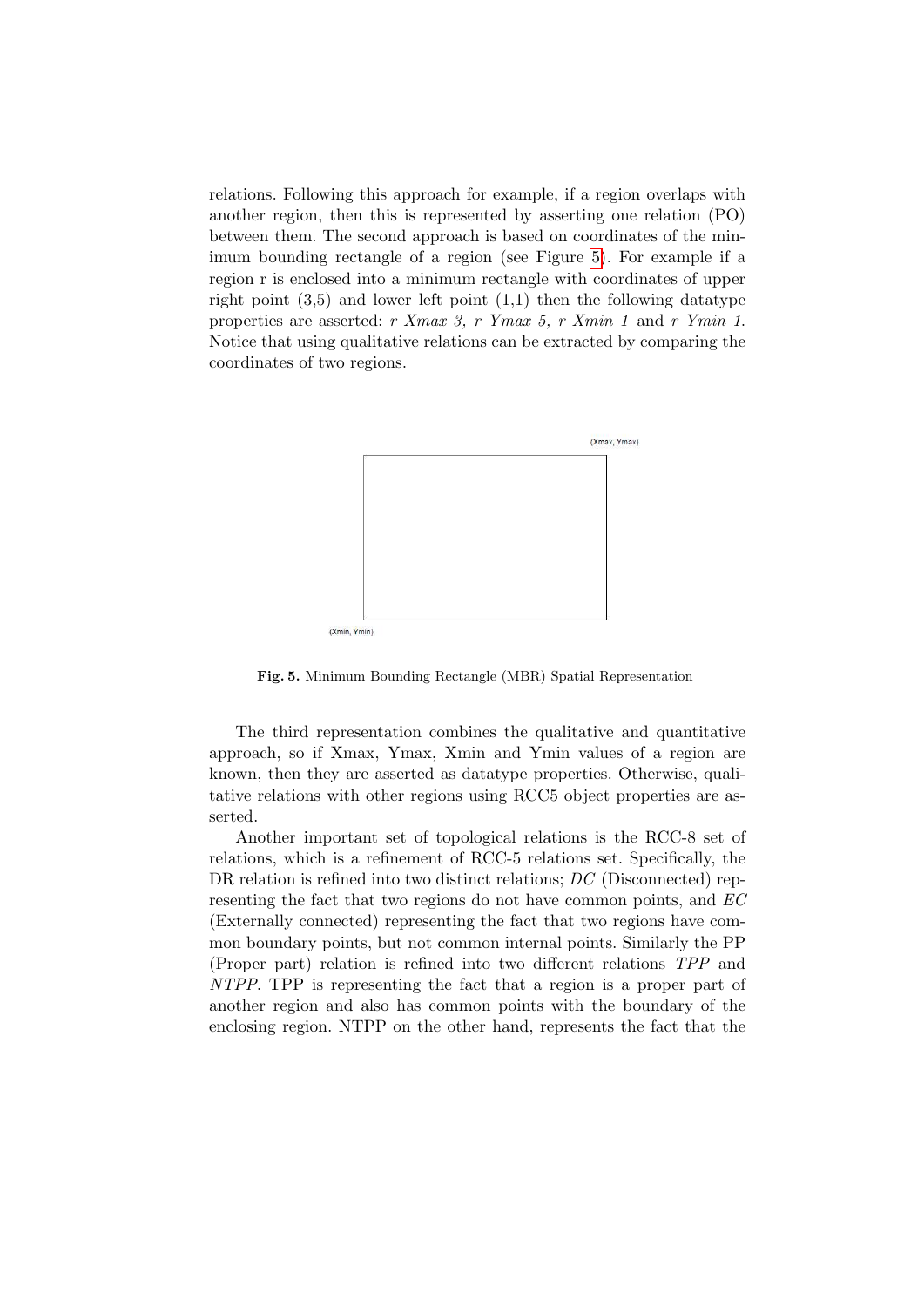

<span id="page-17-0"></span>Fig. 6. Topological RCC-8 Relations

enclosed region does not have common points with the boundary of the enclosing region. NTPPi and TPPi are the inverses of NTPP and TPP respectively. RCC-8 relations are illustrated in Figure [6.](#page-17-0)

The composition table for RCC-8 relations has been defined in [\[10\]](#page-33-2), and an implementation based on path consistency using SWRL and OWL axioms was presented in [\[9\]](#page-33-1). To the best of our knowledge, this is the first work dealing with combined RCC-8 qualitative and quantitative information for the Semantic Web. The quantitative approach is based on the coordinates of the minimum bounding rectangle (Xmax, Ymax, Xmin, Ymin) as in the case of RCC5 and these coordinates can be combined with qualitative relations in case of a combined representation. In total six spatial representations are presented:

- RCC5 Qualitative (RCC5Q): RCC5 relations are asserted between regions, while coordinates are not supported. Reasoning rules for qualitative RCC5 relations are part of the representation.
- RCC5 coordinates (RCC5C): Regions are represented using coordinates as in Figure [5,](#page-16-0) and rules for extracting RCC5 relations from coordinates are integral part of the representation. Qualitative reasoning support is not included.
- RCC5 combined (RCC5): Both qualitative relations and coordinates are supported and rules for extracting RCC5 relations from coordinates and reasoning over qualitative RCC5 relations are defined. If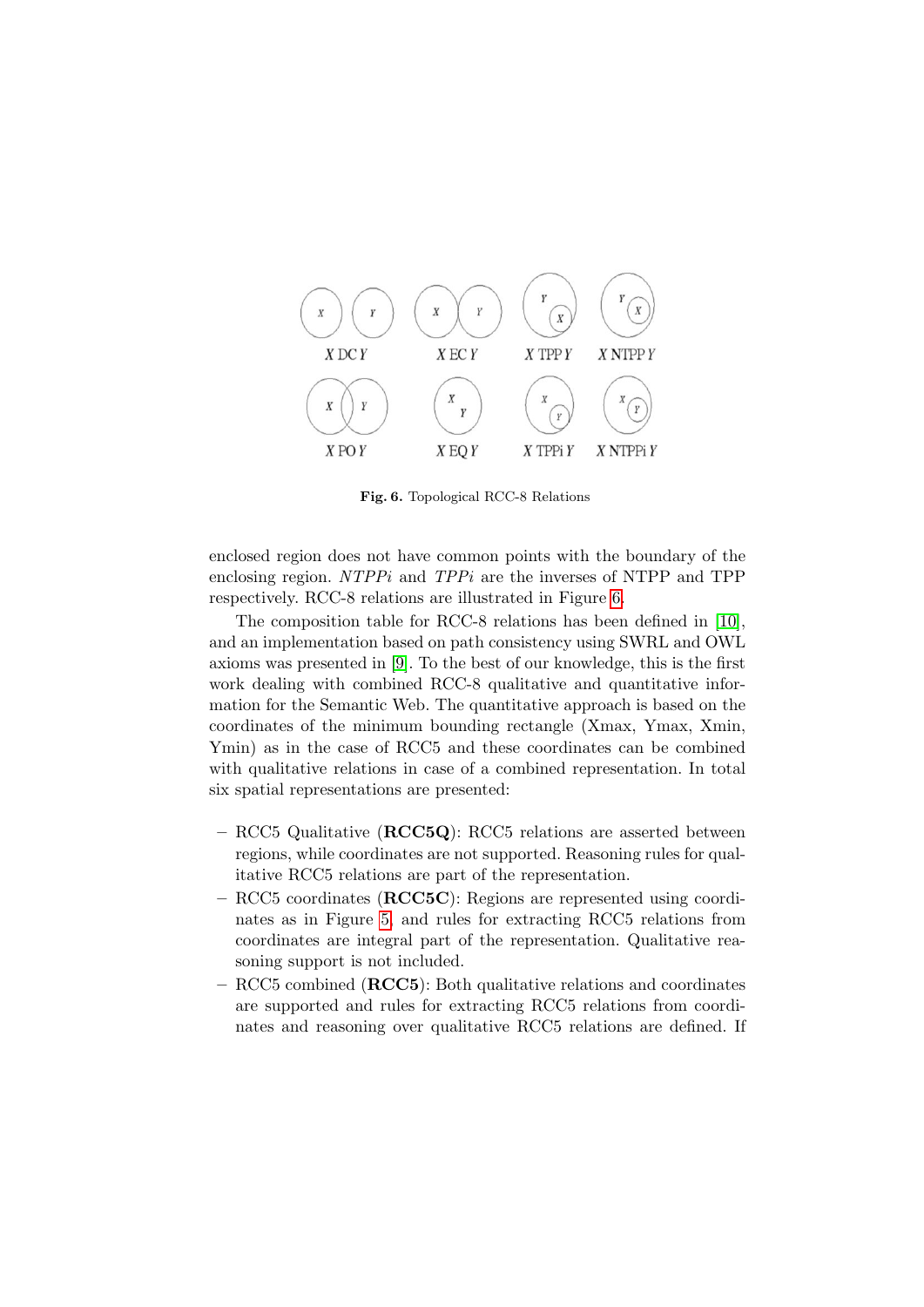coordinates are known then they can be asserted, otherwise qualitative relations can be used.

- RCC8 Qualitative (RCC8Q): RCC8 relations are asserted between regions, while coordinates are not supported. Reasoning rules for qualitative RCC8 relations are part of the representation.
- RCC8 coordinates (RCC8C): Regions are represented using coordinates as in Figure [5,](#page-16-0) and rules for extracting RCC8 relations from coordinates are integral part of the representation. Qualitative reasoning support is not included.
- RCC8 combined (RCC8): Both qualitative relations and coordinates are supported and rules for extracting RCC8 relations from coordinates and reasoning over qualitative RCC8 relations are defined. If coordinates are known then they can be asserted, otherwise qualitative relations can be used.

### <span id="page-18-0"></span>7 Spatial Reasoning

Reasoning is realized by a set of SWRL rules applied on spatial relations of Section [6.](#page-15-0) Defining compositions of relations is a basic part of the spatial reasoning mechanism. Table [3](#page-18-1) represents the result of the composition of each pair of topological RCC-5 relations of Figure [4.](#page-15-1)

| Relations | DR       | PО              | EQ. | РP             | PС       |
|-----------|----------|-----------------|-----|----------------|----------|
| DR        | All      | DR.PO.PP DR     |     | DR,PO,PP       | DR       |
| PО        | DR.PO.PC | All             | PΟ  | PO.PP          | DR,PO,PC |
| EQ        | DR       | P <sub>O</sub>  | EQ  | PP             | РC       |
| PP        | DR       | $DR.PO.PP$ $PP$ |     | PP             | All      |
| PC        | DR.PO.PC | PO.PC           |     | PC PO,EQ,PP,PC | PС       |

<span id="page-18-1"></span>Table 3. Composition Table for RCC-5 Topological Relations.

The composition Table is interpreted as follows: if relation  $R_1$  holds between Region1 and Region2 and relation  $R_2$  holds between Region2 and Region3, then the entry of the Table [3](#page-18-1) corresponding to line  $R_1$  and column  $R_2$  denotes the possible relation(s) holding between Region1 and Region3. For example, if Region1 is Proper Part (PP) of Region2 and Region2 is Proper Part (PP) of Region3 then Region1 is Proper Part (PP) of Region3. Entries in the composition table are determined using the formal semantics of Region Connection Calculus as defined in [\[10\]](#page-33-2).

A series of compositions of relations may yield relations which are inconsistent with existing ones (e.g., inferring using compositions for ex-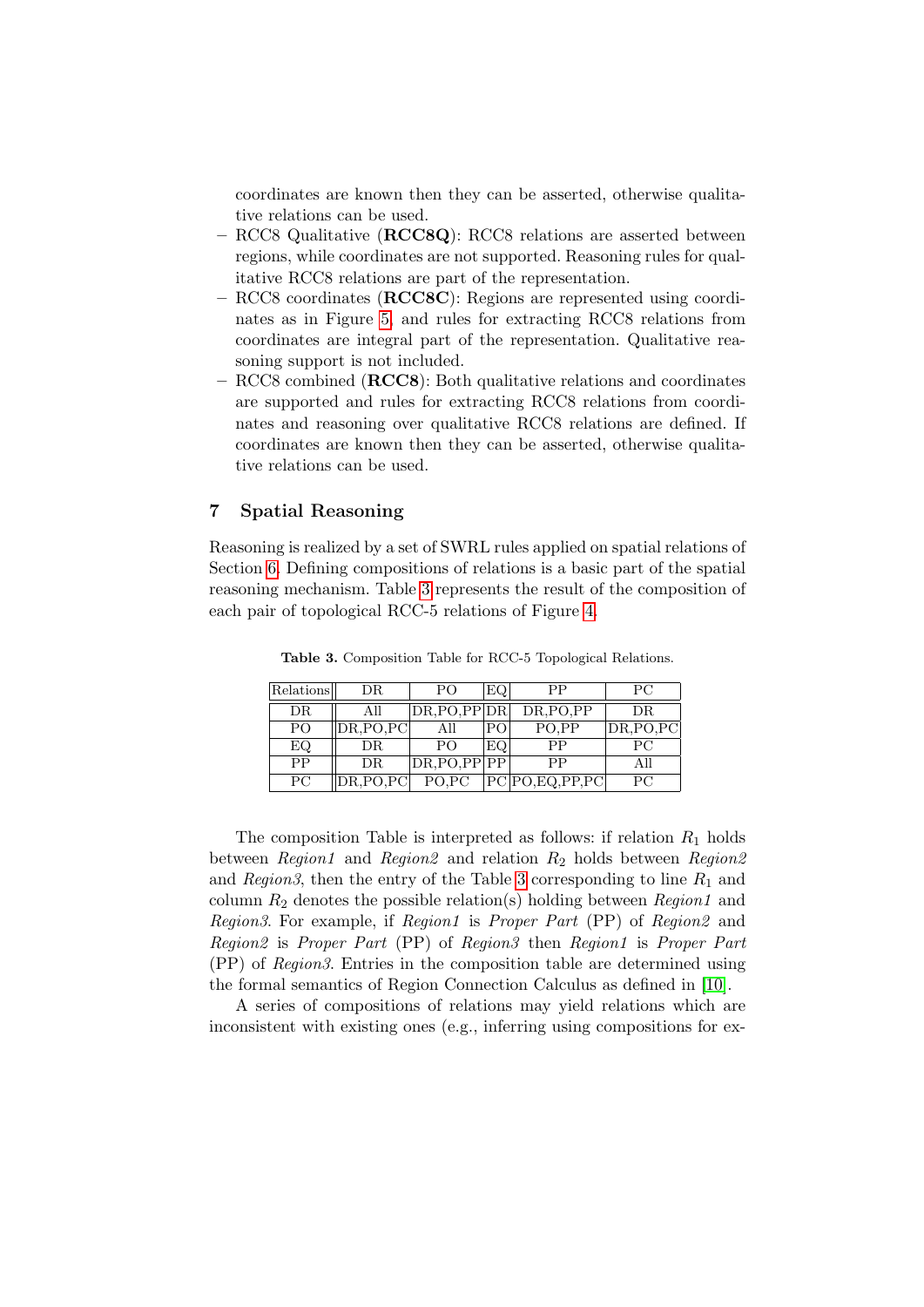ample, that  $X$  PP  $Z$  will yield a contradiction if  $X$  PO  $Z$  has been also asserted into the ontology). Consistency checking is achieved by applying the path consistency formula (Equation [1\)](#page-9-0) of Section [4,](#page-6-0) consisting of compositions and intersections of asserted and inferred spatial relations as in the case of temporal reasoning. Compositions of relations are implemented using rules of the form of Equation [2.](#page-9-1)

The following is an example of such a composition rule:

$$
PP(x, y) \land DR(y, z) \to DR(x, z) \tag{13}
$$

Rules yielding a set of possible spatial relations cannot be represented directly in SWRL, since disjunctions of atomic formulas are not permitted as a rule head. Instead, disjunctions of relations are represented using new relations, whose compositions must also be defined and asserted into the knowledge base. For example, the composition of relations PO and PP yields the disjunction of two possible relations (PP and PO) as a result:

$$
PO(x, y) \land PP(y, z) \to PO(x, z) \lor PP(x, z) \tag{14}
$$

If the relation *PO\_PP* represents the disjunction of relations *PO* and PP, then the composition of PO and PP can be represented using SWRL as follows:

$$
PO(x, y) \land PP(y, z) \to PO\_PP(x, z) \tag{15}
$$

A set of rules defining the result of intersecting relations holding between two regions must also be defined using rules of the form of Equation [6](#page-10-0) of Section [4.](#page-6-0)

For example, the intersection of relations DR and PC yields the empty relation  $(\perp$  or null), and an inconsistency is detected:

$$
DR(x, y) \land PC(x, y) \to \bot
$$
\n<sup>(16)</sup>

Intersection of relations  $PO$  and  $PO$  PP (representing the disjunction of Overlaps and Proper Part) yields relation PO as a result:

$$
PO(x, y) \land PO\_PP(x, y) \rightarrow PO(x, y) \tag{17}
$$

Thus, path consistency is implemented by defining compositions and intersections of relations using the above SWRL rules, and OWL axioms for inverse spatial relations as presented in Section [6.](#page-15-0) Another important issue for implementing path consistency is the identification of the additional relations, such as the above mentioned *PO\_PP* relation, that represent disjunctions. Specifically, the minimal set of relations required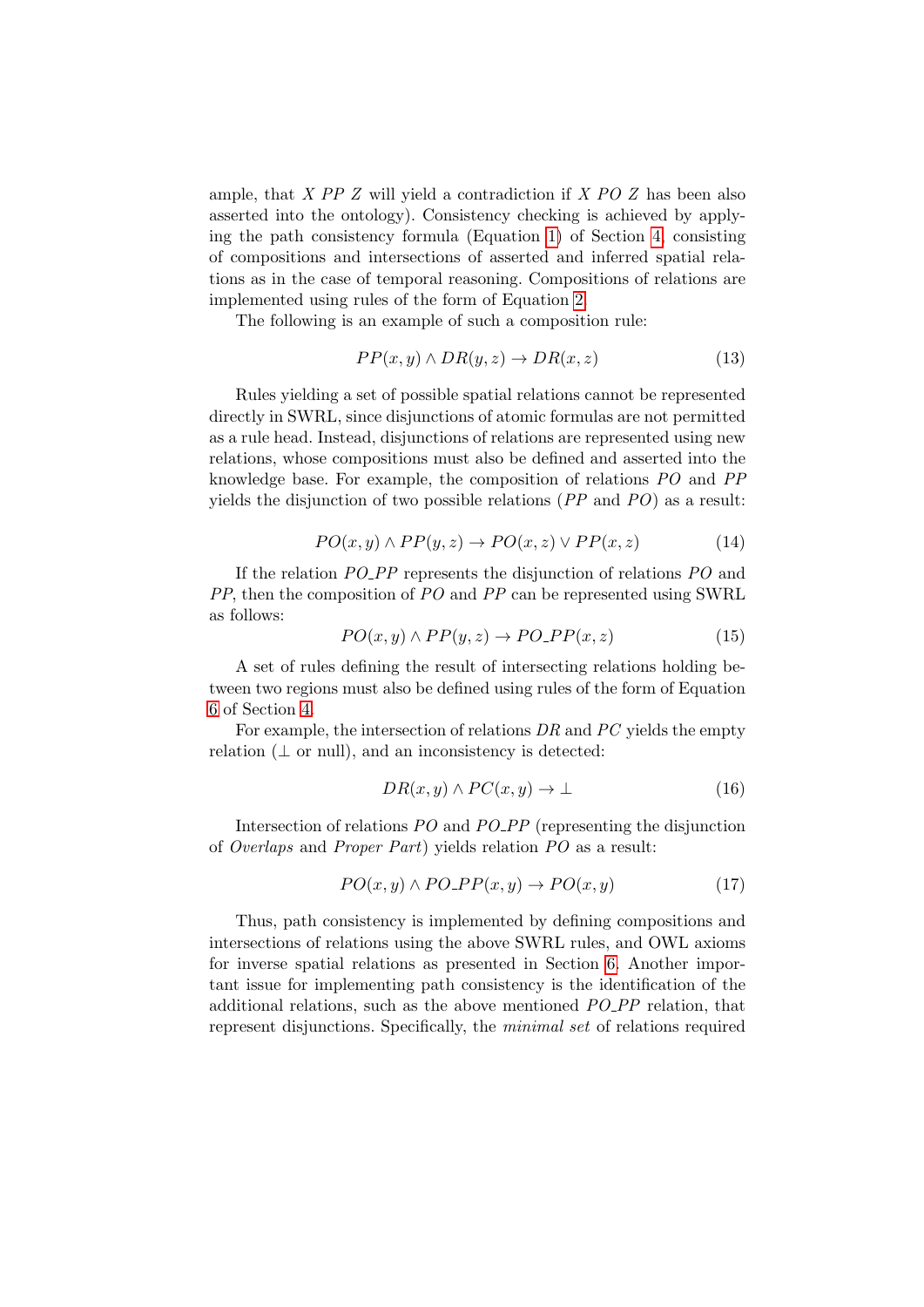for defining compositions and intersections of all relations that can be yielded when applying path consistency on the basic relations of Figure [4](#page-15-1) is identified. The identification of the additional relations is required for the construction of the corresponding SWRL rules.

The *closure method* [\[15\]](#page-33-7) of Table [1](#page-11-0) is applied for computing the minimal tractable set of relations containing the basic spatial relations, starting with the set of basic RCC-5 relations, as in the case of temporal relations. Furthermore, tractability of the initial set of basic relations guarantees tractability of the new set as well [\[15\]](#page-33-7).

Applying the closure method over the set of basic RCC-5 relations yields a set containing 12 relations. These are the 5 basic relations of Figure [4](#page-15-1) and the relations DR PO representing the disjunction of DR and PO,  $DR\_PO\_PC$  representing the disjunction of DR, PO and PC, DR\_PO\_PP representing the disjunction of DR, PO and PP, PO\_EQ\_PP\_PC representing the disjunction of PO, EQ, PP and PC,  $PO\_PP$  representing the disjunction of PO and PP, PO\_PC representing the disjunction of PO and PC, and All denoting the disjunction of all relations.

Path consistency and the closure method are applied directly over qualitative RCC8 relations as in the case of RCC5. After applying the closure method, the identified minimal tractable set contains 49 relations. SWRL rules based on comparison of coordinates are used for supporting RCC8 representation for quantitative defined information.

In addition to the qualitative spatial representation based on RCC relations and the corresponding reasoning mechanism presented above, topological relations can be extracted from the coordinates of Figure [5](#page-16-0) using comparisons. The first step is to extract the topological relation on each axis separately. Specifically in case of x-axis SWRL rules are used for detecting if the projections of regions on x-axis, are discrete (DRx), Overlap  $(POx)$ , the first region contains the second  $(PCx)$ , the first is part of the second  $(PPx)$  or are equal  $(EQx)$ . The corresponding relations for y-axis are DRy, POy, PCy, PPy and EQy. An example SWRL rule for extracting the PPx using comparisons of coordinates:

 $Region(r1) \wedge Region(r2) \wedge Xmax(r1, X1) \wedge Xmax(r2, X2) \wedge Xmin(r1, x1)$  $\land$   $Xmin(r2, x2)$   $\land$   $swrb: less Than(X1, X2)$   $\land$   $swrb: less ThanOrEqual(x2, x1)$  $\rightarrow PPx(r1,r2)$ 

(18)

After extracting relations on x and y axes, these relations are combined to extract the RCC5 relation between the 2 regions in 2D space. For example, if the projection of the first region contains the projection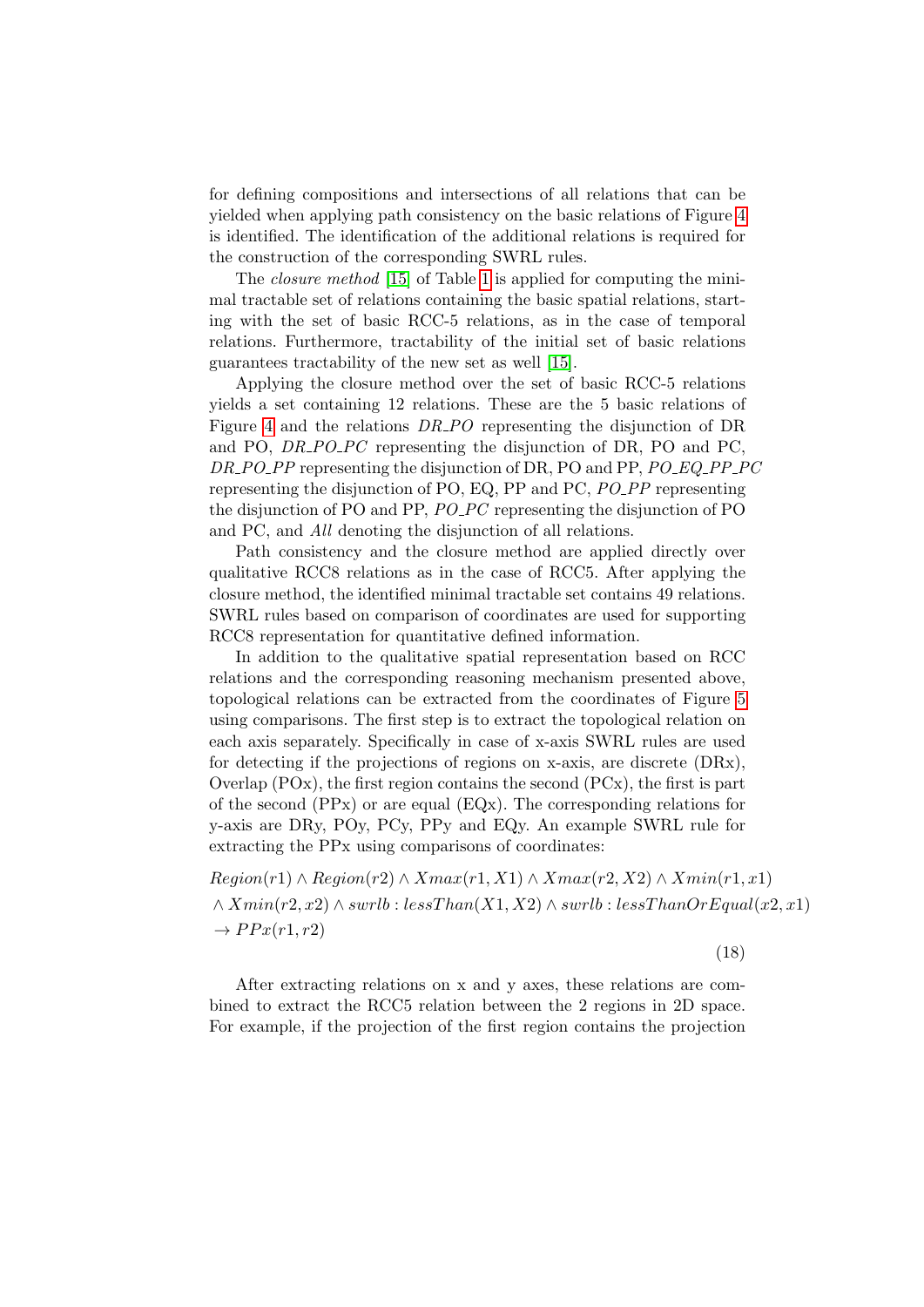of the second in x-axis (PCx) and is part of the projection of the second region on the y-axis (PPy), then the two regions partially overlap (PO) in 2D:

$$
PCx(x, y) \land PPy(x, y) \to PO(x, y) \tag{19}
$$

Similar rules have been implemented for RCC8 relations. In case of combined qualitative and coordinate based representations, the above rules for extracting RCC relations from coordinates are combined with the qualitative reasoning rules implementing path consistency. When coordinates are available, qualitative relations between regions with coordinates are extracted, then using qualitative reasoning, additional relations can be inferred between regions that are defined without the use of coordinates.

### <span id="page-21-0"></span>8 Querying Temporal and Spatial Information

Querying information in RDF format is achieved using the SPARQL query language [\[13\]](#page-33-5). SPARQL 1.1 is the current W3C specification for querying RDF data<sup>[4](#page-21-1)</sup> and there are several SPARQL implementations such as ARQ, the query engine of Apache Jena<sup>[5](#page-21-2)</sup>. In this work we examine and evaluate alternative ways of querying temporal and spatial information using SPARQL. There are two ways to query temporal and spatial information of Sections [3](#page-5-0) and [6:](#page-15-0)

- Applying reasoning rules for extracting qualitative spatial and temporal relations from asserted qualitative relations and/or coordinates and dates, then using SPARQL queries for retrieving inferred qualitative relations.
- Applying directly SPARQL queries over quantitative representations (i.e., representations involving dates and coordinates) based on datatype comparisons. Notice that the second approach can be applied only when dates for temporal information and coordinates of spatial information are available. Qualitative representations require reasoning for inferring relations, thus the second approach is not applicable in this case.

An example SPARQL query based on qualitative temporal relations after reasoning for retrieving all intervals that a specific interval (i1 in this example) meets is the following:

<span id="page-21-1"></span><sup>4</sup> https://www.w3.org/TR/sparql11-query/

<span id="page-21-2"></span><sup>5</sup> https://jena.apache.org/index.html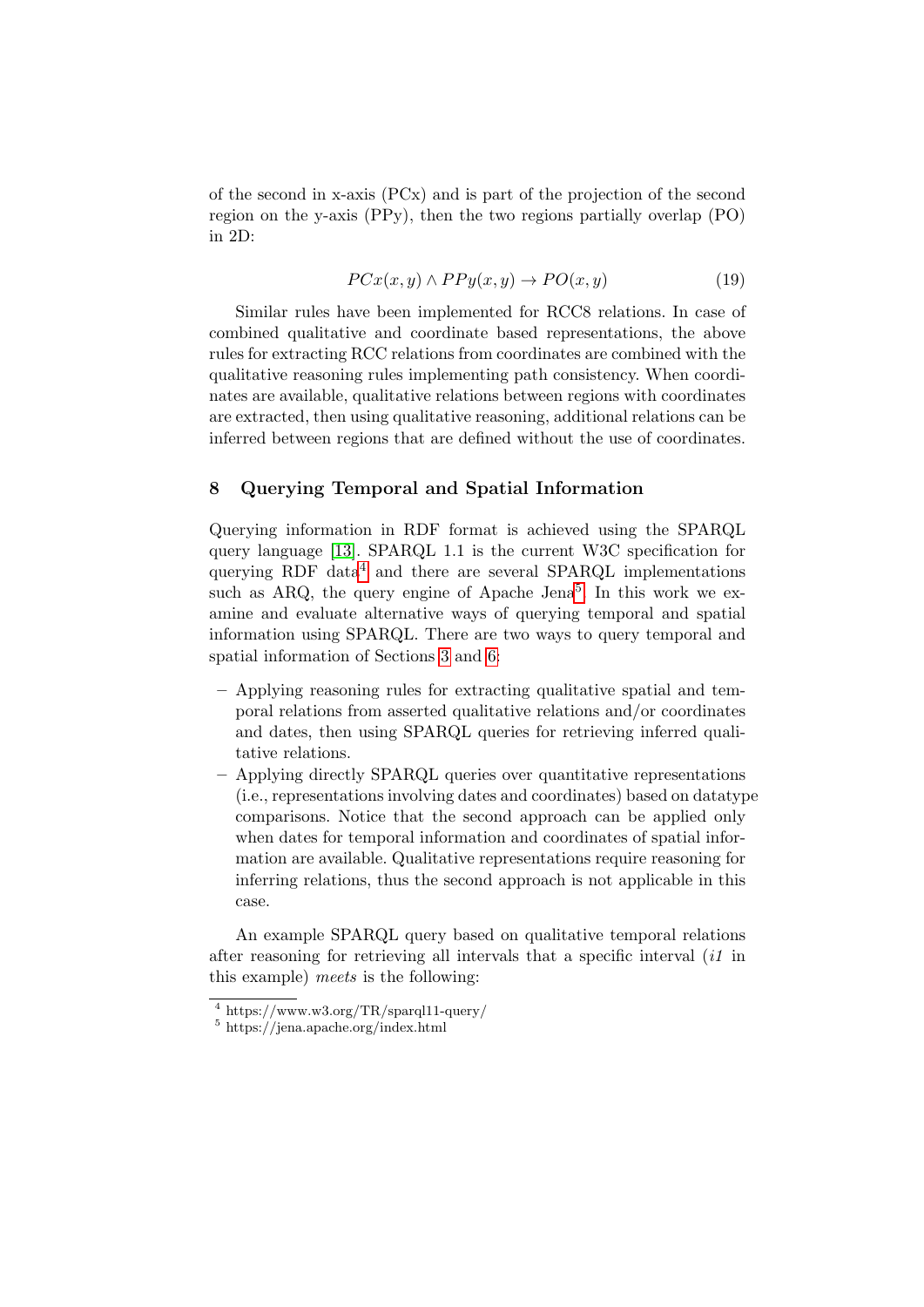```
PREFIX rdf: <http://www.w3.org/1999/02/22-rdf-syntax-ns#>
PREFIX owl: <http://www.w3.org/2002/07/owl#>
PREFIX rdfs: <http://www.w3.org/2000/01/rdf-schema#>
PREFIX xsd: <http://www.w3.org/2001/XMLSchema#>
PREFIX time: <http://www.hud.ac.uk/temporal.owl#>
SELECT ?subject ?object
WHERE ?subject time:intervalMeets ?object .
    FILTER (regex(str(?subject),'i1$'))
```
The equivalent query using comparisons of dates over the direct quantitative interval representation (I3) is the following:

```
PREFIX rdf: <http://www.w3.org/1999/02/22-rdf-syntax-ns#>
PREFIX owl: <http://www.w3.org/2002/07/owl#>
PREFIX rdfs: <http://www.w3.org/2000/01/rdf-schema#>
PREFIX xsd: <http://www.w3.org/2001/XMLSchema#>
PREFIX time: <http://www.hud.ac.uk/temporal.owl#>
SELECT ?subject ?object
WHERE ?subject time:startValue ?s1. ?subject time:endValue ?e1.
    ?object time:startValue ?s2. ?object time:endValue ?e2.
    FILTER ((?e1 = ?s2) && regex(str(?subject),'i1$'))
```
In case of the quantitative interval representation involving points (I2) the equivalent query is:

```
PREFIX rdf: <http://www.w3.org/1999/02/22-rdf-syntax-ns#>
PREFIX owl: <http://www.w3.org/2002/07/owl#>
PREFIX rdfs: <http://www.w3.org/2000/01/rdf-schema#>
PREFIX xsd: <http://www.w3.org/2001/XMLSchema#>
PREFIX time: <http://www.hud.ac.uk/temporal.owl#>
SELECT ?subject ?object
WHERE ?subject time:hasBeginning ?ps1. ?subject time:hasEnd ?pe1.
    ?ps1 time:inXSDDateTime ?s1. ?pe1 time:inXSDDateTime ?e1.
    ?object time:hasBeginning ?ps2. ?object time:hasEnd ?pe2.
    ?ps2 time:inXSDDateTime ?s2. ?pe2 time:inXSDDateTime ?e2.
    FILTER ((?e1 = ?s2) && regex(str(?subject), 'i1$'))
```
Notice that the query based on qualitative relations is simpler than those based on direct comparisons of dates over quantitative representations. This is also the case for queries retrieving RCC5 and RCC8 spatial relations. For example, the SPARQL query retrieving all regions that a specific region contains (PC) is: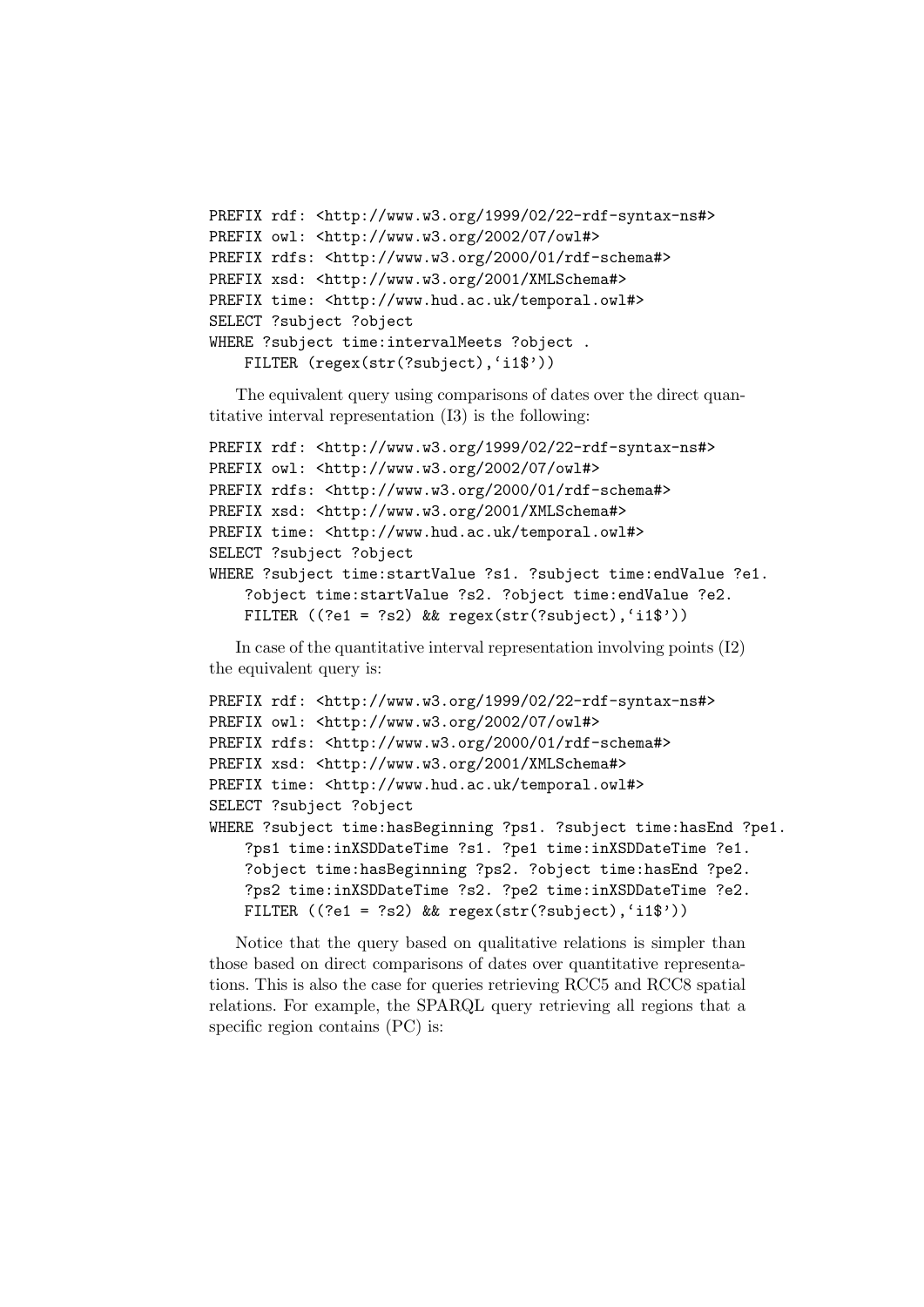```
PREFIX rdf: <http://www.w3.org/1999/02/22-rdf-syntax-ns#>
PREFIX owl: <http://www.w3.org/2002/07/owl#>
PREFIX xsd: <http://www.w3.org/2001/XMLSchema#>
PREFIX rdfs: <http://www.w3.org/2000/01/rdf-schema#>
PREFIX rcc5: <http://www.hud.ac.uk/RCC5#>
SELECT ?subject ?object
WHERE ?subject rcc5:PC ?object. FILTER (regex(str(?subject),'r20$'))
```
The equivalent SPARQL query using comparisons of coordinates is:

```
PREFIX rdf: <http://www.w3.org/1999/02/22-rdf-syntax-ns#>
PREFIX owl: <http://www.w3.org/2002/07/owl#>
PREFIX xsd: <http://www.w3.org/2001/XMLSchema#>
PREFIX rdfs: <http://www.w3.org/2000/01/rdf-schema#>
PREFIX rcc5: <http://www.hud.ac.uk/RCC5#>
SELECT ?subject ?object
WHERE ?subject rcc5:Xmax ?x1M.
    ?subject rcc5:Xmin ?x1m.
    ?subject rcc5:Ymax ?y1M.
    ?subject rcc5:Ymin ?y1m.
    ?object rcc5:Xmax ?x2M.
    ?object rcc5:Xmin ?x2m.
    ?object rcc5:Ymax ?y2M.
    ?object rcc5:Ymin ?y2m.
    FILTER ( (((?x1M > ?x2M) \& (?x1m \leq ?x2m))|| ((?x1M \ge ?x2M) && (?x1m \le ?x2m))&& (((?y1M > ?y2M) && (?y1m <= ?y2m))
    | ((?y1M \geq ?y2M) & (?y1m \leq ?y2m))) )
    && (regex(str(?subject),'r20$')) )
```
The above queries illustrate that in case of spatial relations, SPARQL queries involving coordinates are much more complex than queries based on qualitative relations, since they involve comparisons over two axes. As part of this work, SPARQL queries, both qualitative based and quantitative based, over all Allen, Point and RCC5/8 relations, and over all supported representations have been defined and evaluated.

# <span id="page-23-0"></span>9 Evaluation

The required expressiveness of the proposed representations is within the limits of OWL 2 expressiveness combined with SWRL and date/time and decimal datatypes. Thus, reasoners such as Pellet and HermiT can be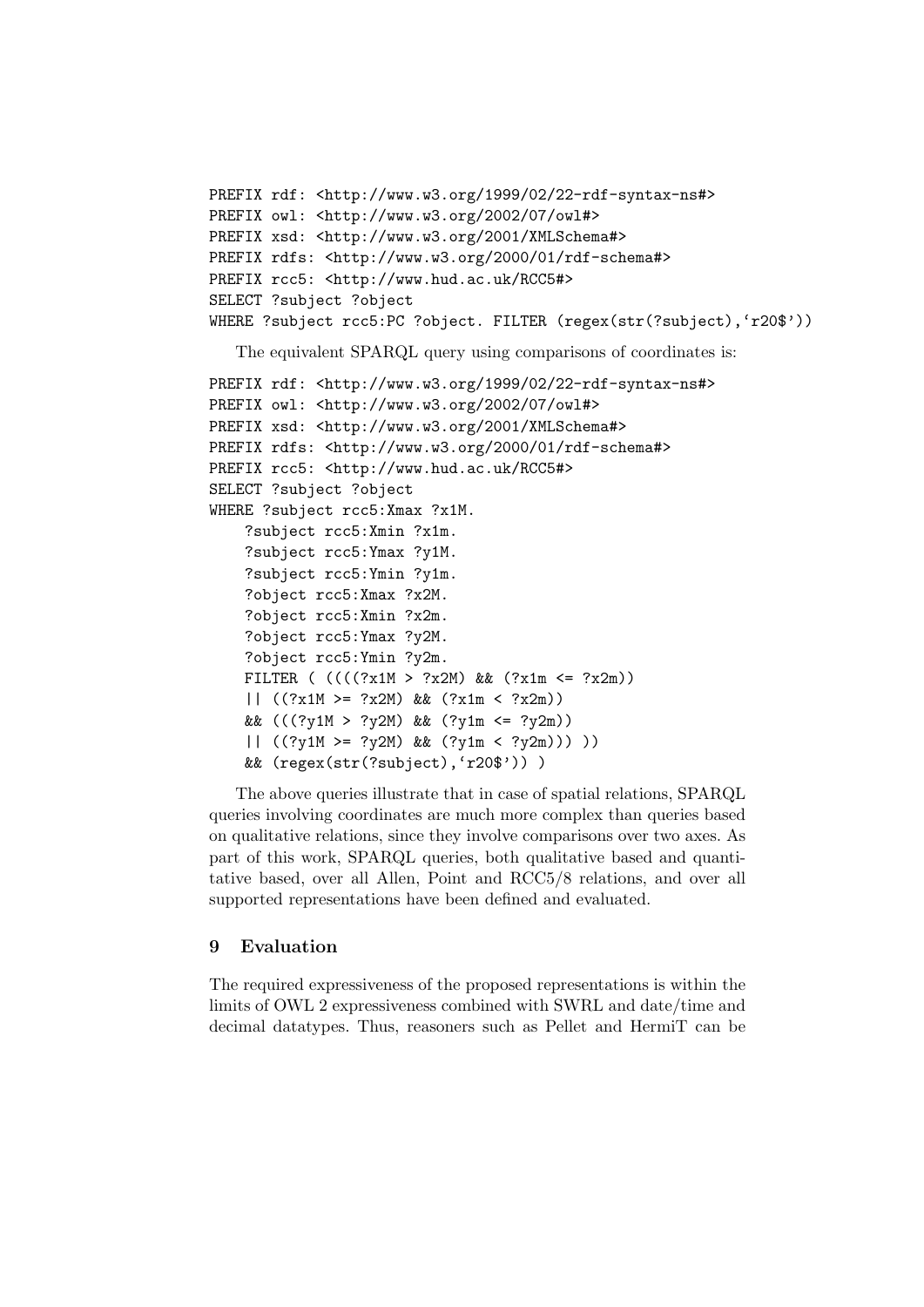used for reasoning. Reasoning mechanism is tractable since it consists of date/time comparisons and/or path consistency using SWRL [\[18\]](#page-33-10). A summary of all proposed point representations is presented in Table [4.](#page-24-0)

| Representation                            |                           |                                                           | P2   P3   P4   P5 |   |  |
|-------------------------------------------|---------------------------|-----------------------------------------------------------|-------------------|---|--|
| Qualitative                               |                           | $No \,   \, Yes \,   \, Yes \,   \, Yes \,   \, Yes \,  $ |                   |   |  |
| Quantitative                              | $ Yes $ No   No   Yes Yes |                                                           |                   |   |  |
| Reasoning Support: HermiT (H), Pellet (P) |                           | H, P H, P                                                 |                   | P |  |
| Consistency Checking                      | N/A  Yes  No  Yes  No     |                                                           |                   |   |  |

<span id="page-24-0"></span>Table 4. Comparison of Point Representations

Comparison of interval based representations is presented in Table [5.](#page-24-1)

| Representation                                    |     |                            | 13 - | 14                                      |  |
|---------------------------------------------------|-----|----------------------------|------|-----------------------------------------|--|
| Qualitative                                       |     |                            |      | $Yes \mid No \mid No \mid Yes \mid Yes$ |  |
| Quantitative                                      |     |                            |      | $ Yes Yes $ No $ Yes $                  |  |
| Reasoning Support: HermiT (H), Pellet $(P)  H, P$ |     | $\boldsymbol{\mathcal{D}}$ |      |                                         |  |
| Consistency Checking                              | Yes |                            |      | $N/A N/A $ Yes $ Yes $                  |  |

<span id="page-24-1"></span>Table 5. Comparison of Interval Representations

Comparison of spatial representations is presented in Table [6](#page-24-2) (RCC5 Qualitative is abbreviated as RCC5Q, RCC5 coordinates is abbreviated as RCC5C, the combined quantitative/qualitative representation is RCC5, and the corresponding RCC8 representations are abbreviated as RCC8Q, RCC8C and RCC8 respectively).

| Representation       | $\left\  RCC5Q RCC5C  RCC5  RCC8Q  RCC8C  RCC8 \right\ $ |     |       |               |       |       |
|----------------------|----------------------------------------------------------|-----|-------|---------------|-------|-------|
| Qualitative          | Yes                                                      | Nο  | Y es  | Yes           | No    | Y e.s |
| Quantitative         | No                                                       | Yes | Yes   | No            | Yes   | Y e.s |
| Reasoning Support    | H. P                                                     |     |       | $H_{\cdot} P$ |       |       |
| Consistency Checking | Yes                                                      | N/A | Y e s | Yes           | N / A | Y e.s |

<span id="page-24-2"></span>Table 6. Comparison of Spatial Representations

Notice that quantitative only approaches do not need to perform consistency checking since date/time assertions (or coordinate assertions in case of spatial relations) represent a valid instantiation of such values, while qualitative assertions may impose restrictions that cannot be satisfied. Also to the best of our knowledge, HermiT and Pellet are the only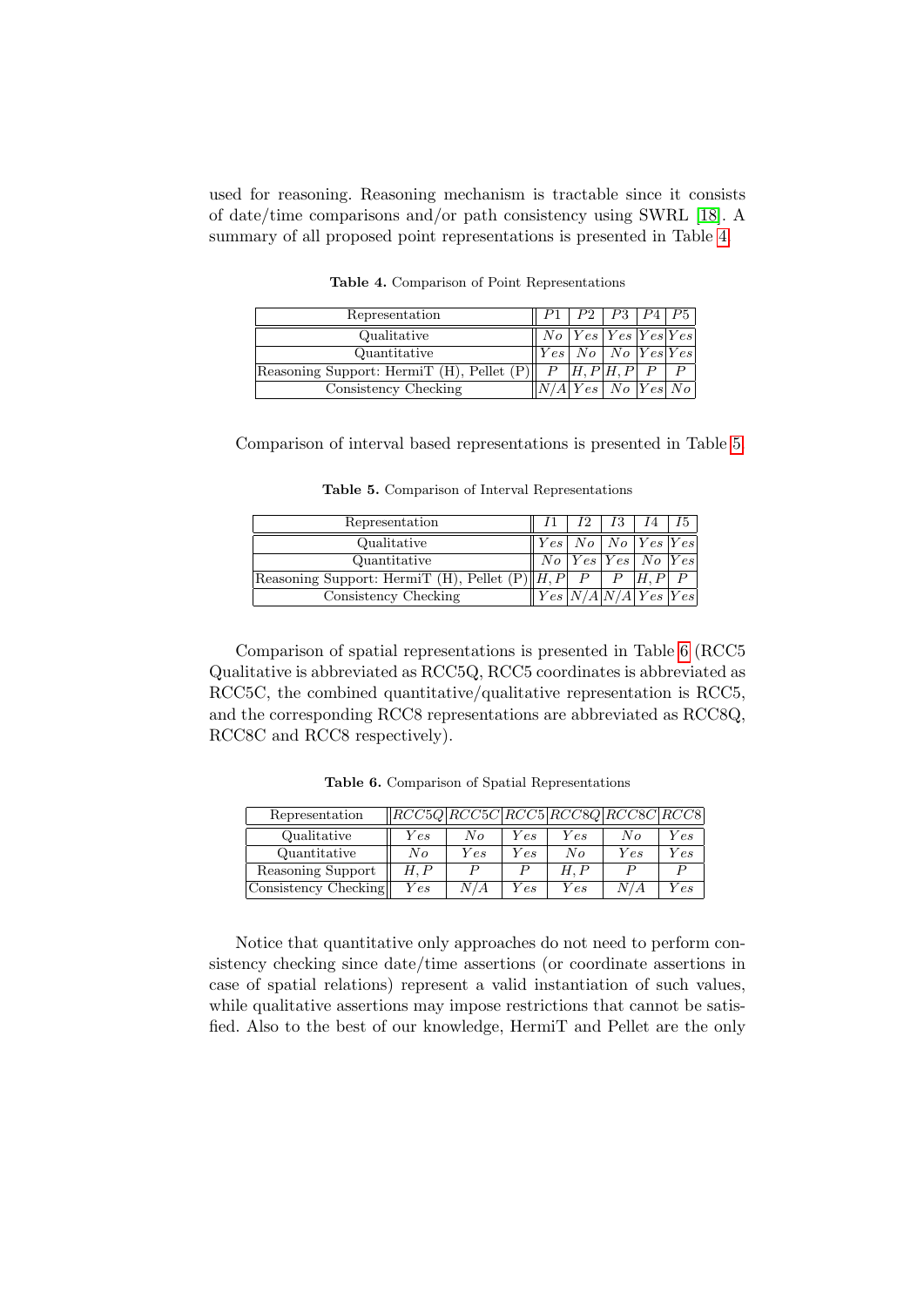reasoners currently supporting SWRL, while only Pellet currently supports date/time comparisons needed for SWRL rules used by quantitative approaches. HermiT currently does not support datatypes (required for representations involving dates and coordinates) in SWRL rules, thus can be used only for qualitative representations.

### <span id="page-25-0"></span>9.1 Experimental Evaluation of Reasoning Performance

Measuring the efficiency of the proposed representations requires temporal intervals and points containing instances, as defined in Section [3.](#page-5-0) Thus, datasets of various sizes containing points and intervals, both qualitative (using relations) and quantitative (using dates) generated randomly were used for the experimental evaluation. Reasoning response times of the temporal reasoning rules are measured as the average over 10 runs. The same approach was followed for spatial representations. HermiT 1.3.8 and Pellet 2.3.0 running as a Java library were the reasoners used in the experiments. All experiments were run on a PC, with Intel Core CPU at 2.4 GHz, 6 GB RAM, and Windows 7.

Measurements illustrate that there are major differences in performance between various approaches, and reasoners. Interval representations can be used for reasoning over 100 intervals, while qualitative representation combined with HermiT reasoner (representation I1 with HermiT, not presented in Figure [7\)](#page-26-0) can reason over 500 intervals in 133.1 seconds when using Allen relations directly (representation I1). For 100 intervals corresponding time is 2.1 seconds respectively, clearly outperforming representations of Figure [7.](#page-26-0)

Point representations can be used for reasoning over 500 points efficiently (with the exception of qualitative representations using SWRL -P2 and P4- and Pellet, which can be practically used for at most 100 points and they are not presented in Figure [8,](#page-26-1) while reasoning time for representation P2 using HermiT over 500 points is 286 seconds, thus slower than all measurements presented in Figure [8\)](#page-26-1). An interesting case is the representation based on Role Inclusion Axioms (P3) that can be used for reasoning over 100K points in less than 3 seconds when using Pellet (but not when using HermiT, see Figure [8\)](#page-26-1) being orders of magnitude faster than all other approaches. This illustrates that there is clearly room for optimization on SWRL implementations of current reasoners.

Comparing reasoning times over qualitative defined spatial RCC5 relations using Pellet is presented in Figure [9](#page-27-0) and over RCC8 qualitative relations using Pellet in Figure [10.](#page-27-1)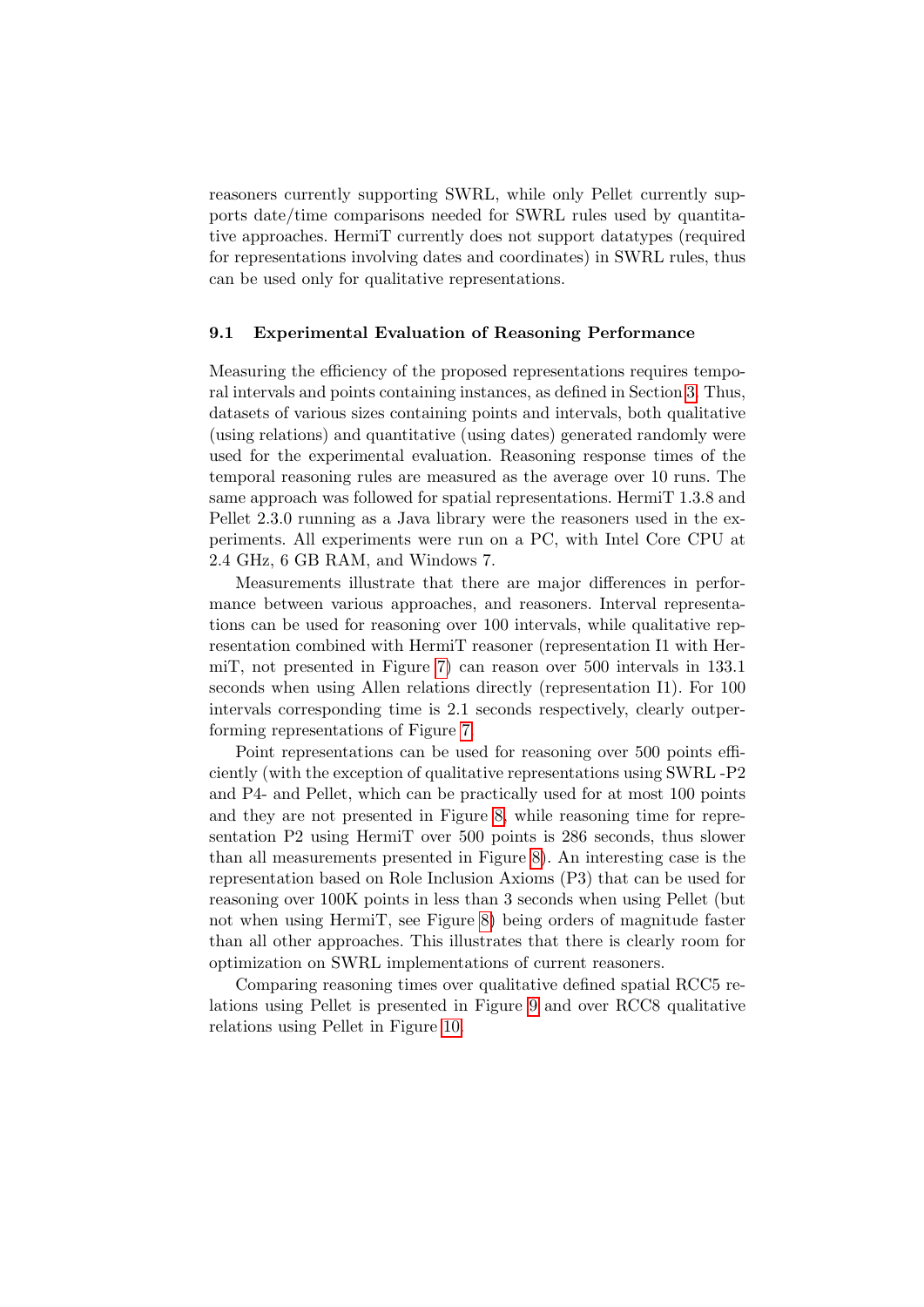

<span id="page-26-0"></span>Fig. 7. Average reasoning time as a function of the number of intervals



<span id="page-26-1"></span>Fig. 8. Average reasoning time as a function of the number of points

The corresponding reasoning times for qualitative RCC5 and RCC8 relations using HermiT are presented in Figure [11.](#page-28-0) Notice that HermiT clearly outperforms Pellet over RCC5/8 relations (as in the case of qualitative temporal representations) and can support qualitative reasoning over 100K relations. The increased performance is due to the optimizations used in HermiT both for OWL reasoning (Hypertableau calculus) and SWRL implementation as descrided in [\[2](#page-32-1)[,23\]](#page-33-15).

An advantage of Pellet over HermiT is that it supports datatypes in SWRL, thus quantitative representations using coordinates are also supported by Pellet (HermiT supports only qualitative representations). Reasoning over RCC5/8 relations using coordinates are presented in Fig-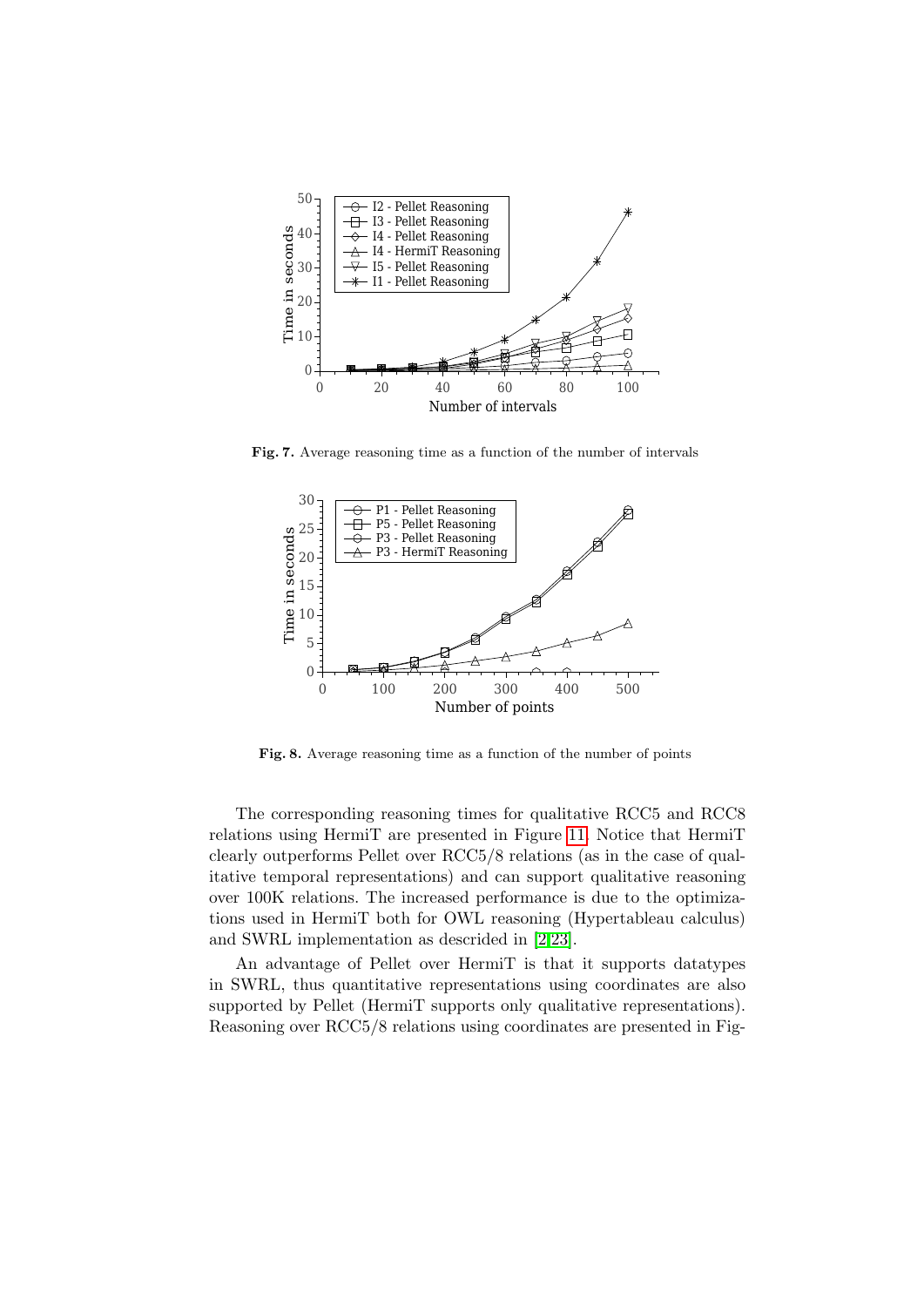

<span id="page-27-0"></span>Fig. 9. Average reasoning time as a function of the number of regions



<span id="page-27-1"></span>Fig. 10. Average reasoning time as a function of the number of regions

ure [12](#page-28-1) and reasoning over combined quantitative and qualitative RCC5/8 relations is presented in Figure [13.](#page-29-0) Notice that reasoning over quantitative spatial representations is much slower than the corresponding qualitative only representations.

In conclusion, experimental evaluation indicates that there are differences in performance between reasoners such as Pellet and HermiT and representations, which means that the proposed representations will directly benefit from future optimizations in rule engines. This is also illustrated by the fact that the OWL axiom based representation for temporal points and qualitative SWRL representation for RCC5/8 can support fast reasoning over 100K regions (see Figure [11\)](#page-28-0). An alternative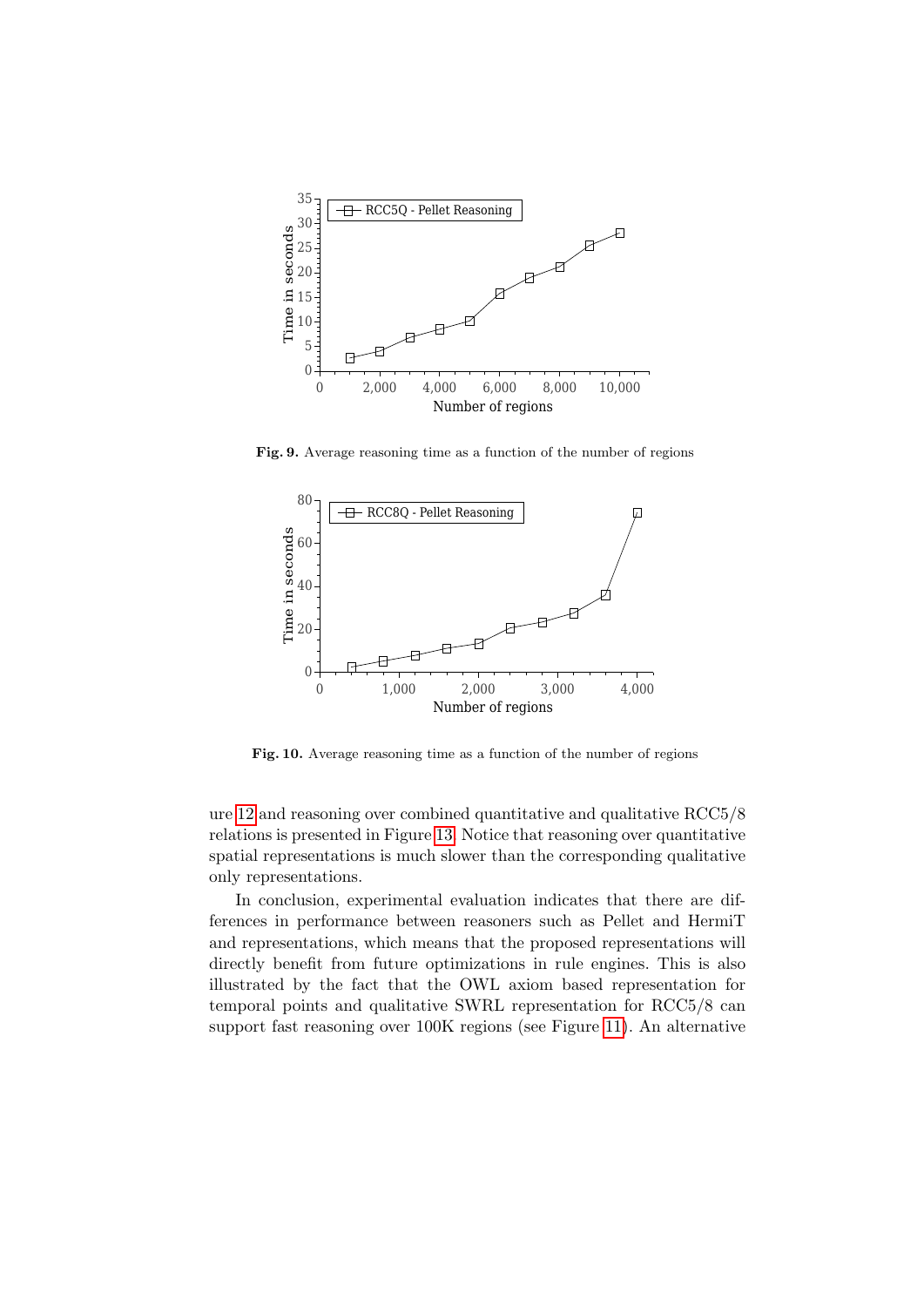

Fig. 11. Average reasoning time as a function of the number of regions

<span id="page-28-0"></span>

<span id="page-28-1"></span>Fig. 12. Average reasoning time as a function of the number of regions

approach instead of optimizing rule engines of reasoners such as Pellet is to build specialized standalone temporal and spatial reasoners that offer increased performance over existing SWRL based approaches for specific set of relations [\[24,](#page-33-16)[25](#page-33-17)[,26](#page-34-0)[,27\]](#page-34-1).

## 9.2 Experimental Evaluation of Querying Performance

Querying performance is evaluated using SPARQL queries of Section [8](#page-21-0) over the set of data of Section [9.1.](#page-25-0) Randomly selected relations over randomly selected points/intervals/regions were selected for querying and average query times in milliseconds over 1000 queries are presented. ARQ, the SPARQL engine of Jena was used, and all experiments were run on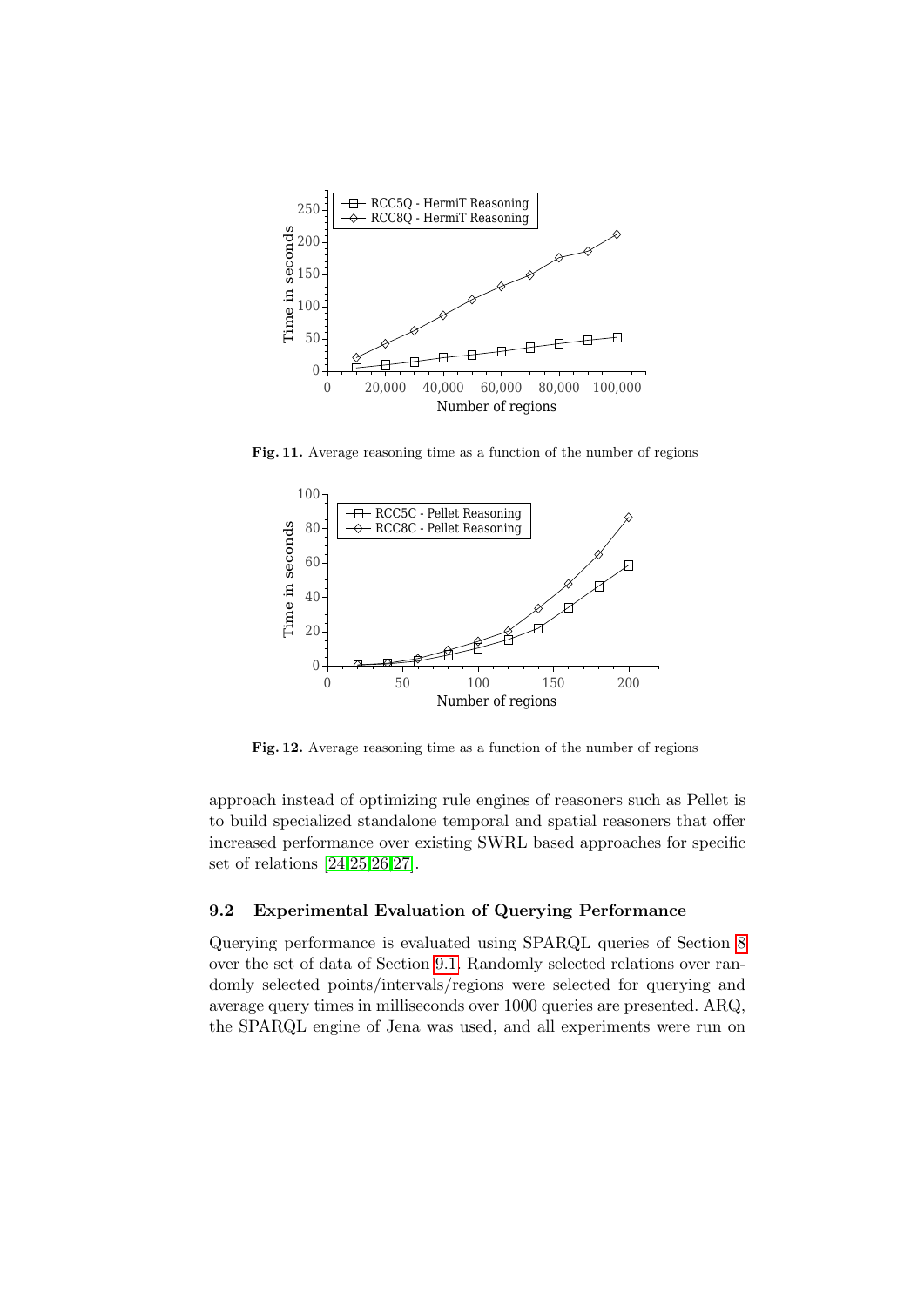

<span id="page-29-0"></span>Fig. 13. Average reasoning time as a function of the number of regions

a PC, with Intel Core CPU at 2.4 GHz, 6 GB RAM, and Windows 7. Querying times over temporal points are presented in Figure [14.](#page-29-1) Since extracting point relations, if dates are available, is done by a comparison of dates, extracting relations directly is more efficient than extracting qualitative relations after reasoning. In case of qualitative representations querying performance is similar for all representations. Notice that this is not the case for reasoning performance as illustrated in Section [9.1.](#page-25-0)



<span id="page-29-1"></span>Fig. 14. Average querying time as a function of the number of points

Querying performance over intervals is presented in Figure [15.](#page-30-0) Notice that in case of quantitative representations such as I2, querying can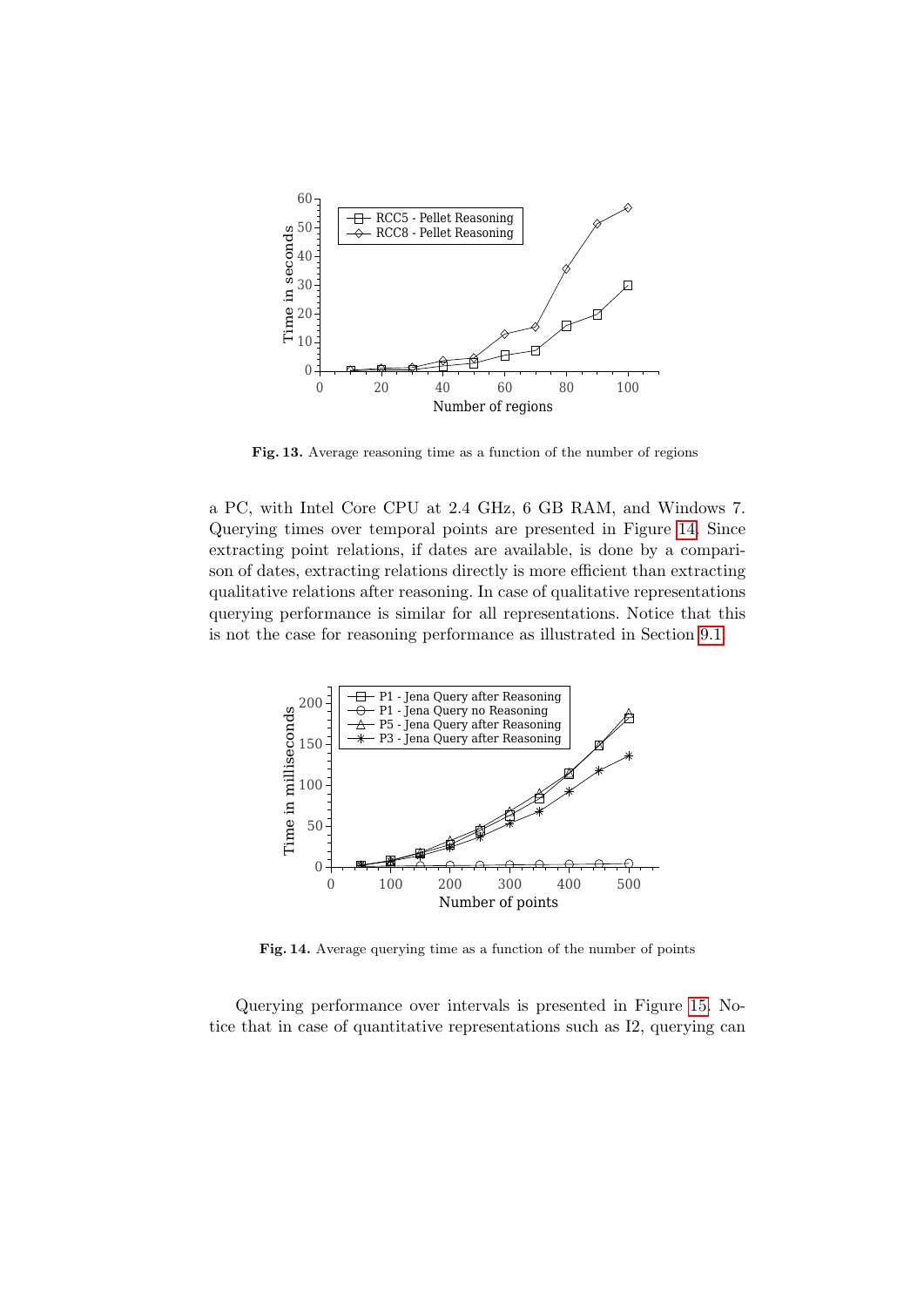be applied either directly using comparisons of dates, or after reasoning involving qualitative relations (see Section [8\)](#page-21-0). In this case, querying after reasoning is in most cases faster than querying directly using dates. Thus, if data do not change frequently querying can be faster if reasoning is applied off-line and then querying is performed using inferred Allen relations.



<span id="page-30-0"></span>Fig. 15. Average querying time as a function of the number of intervals

Querying performance of qualitative RCC5 representation is presented in Figure [16](#page-31-1) and over RCC8 representation in Figure [17.](#page-31-2) Notice that for qualitative representations reasoning must be applied before querying, thus queries based on comparisons of coordinates cannot be used.

In case of spatial representations based on coordinates, querying can be applied either by reasoning and then extracting qualitative relations, or by comparing coordinates directly. Querying times in milliseconds (over 1000 queries) using these two approaches for RCC5 and RCC8 relations are presented in Table [7.](#page-32-7) In case reasoning is applied before querying, querying is at least two times faster than querying directly using coordinates, which is a substantial speed-up. Reasoning is much slower than querying, thus this approach can be practically applied when data do not change frequently. Large scale reasoning over spatial data is a direction of future work, with the aim to apply off-line reasoning over Big Data and achieve faster querying time.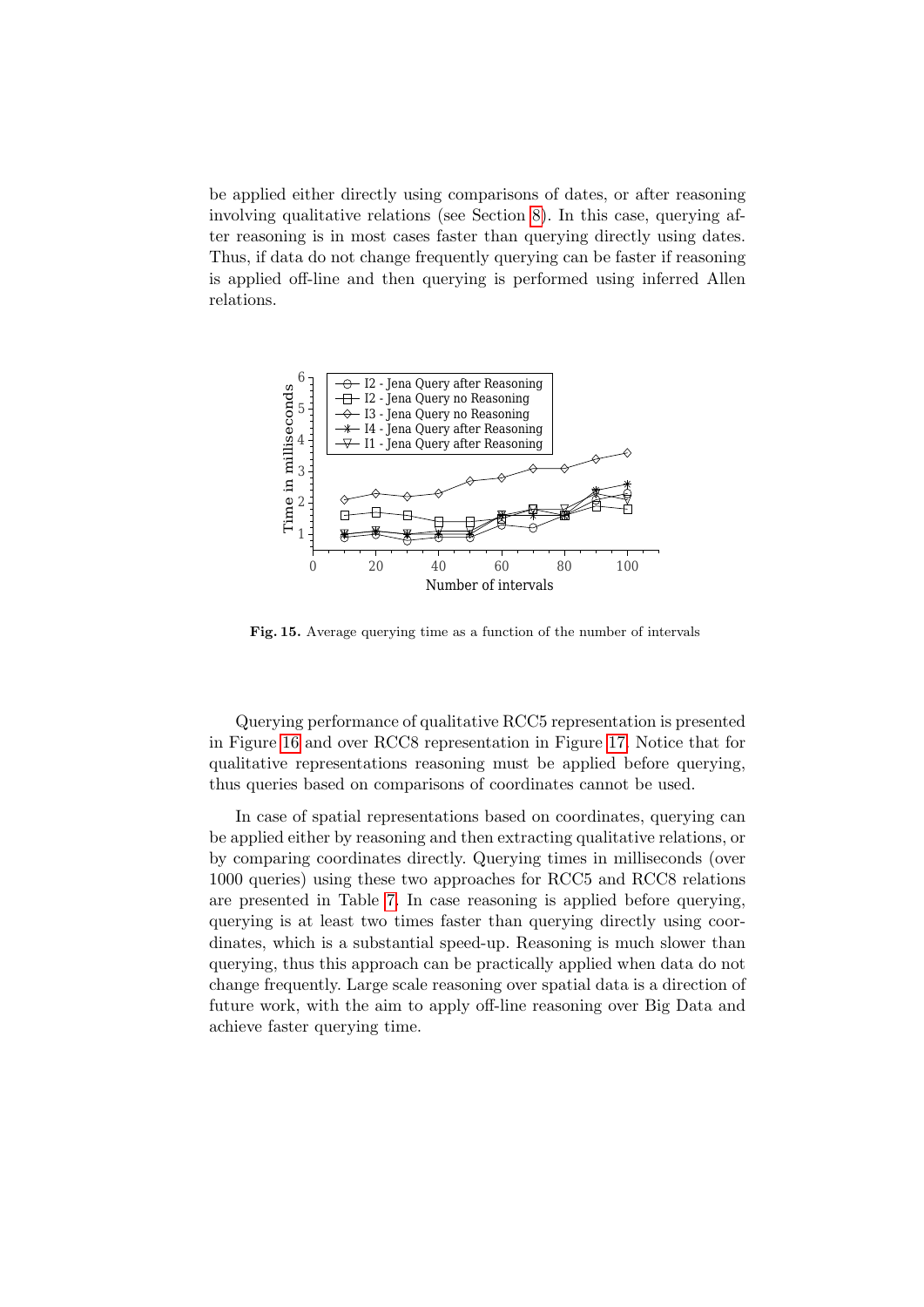

<span id="page-31-1"></span>Fig. 16. Average querying time as a function of the number of regions



<span id="page-31-2"></span>Fig. 17. Average querying time as a function of the number of regions

## <span id="page-31-0"></span>10 Conclusions and future work

In this work, several representations for handling temporal points, temporal interval and topological spatial relations in OWL ontologies are presented. Qualitative, quantitative, and mixed qualitative and quantitative representations are proposed for temporal and spatial information. The proposed representations are fully compliant with existing Semantic Web standards specifications and member submissions, which increases their applicability. Being compatible with W3C specifications and member submissions, the proposed representations can be used in conjunction with existing editors, reasoners and querying tools such as Protégé and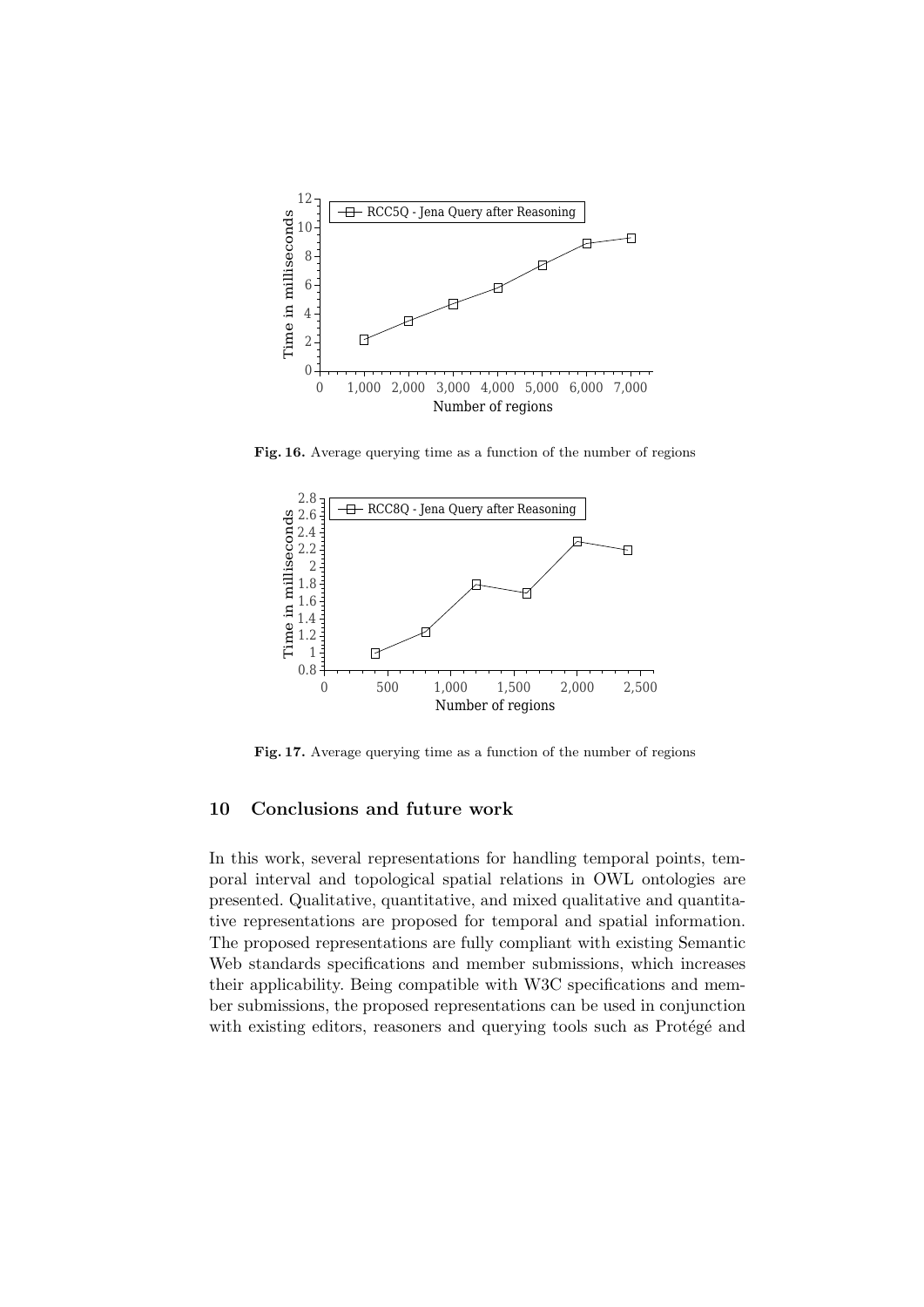Number of regions Representation Query Method | 20 | 40 | 60 RCC5C  $\begin{array}{|l|c|c|c|c|}\n\hline\n\text{No reasoning} & 2.4 & 3.6 & 5.2 \\
\hline\n\text{After Reasoning} & 0.96 & 1.55 & 2.1\n\end{array}$ After Reasoning  $0.96$  1.55 RCC8C  $\begin{array}{|l|c|c|c|c|}\n\hline \text{No reasoning} & 2.4 & 3.8 & 5 \\
\hline \text{After Reasoning} & 0.9 & 1.2 & 1.6 \\
\hline \end{array}$ 

<span id="page-32-7"></span>Table 7. Spatial Querying Times (ms for 1K queries)

HermiT without requiring specialized software. Therefore, information can be easily distributed, shared and modified.

Directions of future work include the development of real-world applications based on the proposed mechanisms combined with optimizations of reasoning engines. Applcations involving dynamic information such as smart cities, or applications involving natural language description of events (such as descriptions of symptoms in medical applications) can be examples of such applications. Proposing an alternative implementation using SPIN [\[28\]](#page-34-2) in conjunction with SPARQL is an important direction of future research. Furthermore, parallelizing our rule based reasoning mechanisms and applying reasoning over Big Data and streaming data is another promising direction of future research with many practical applications.

### References

- <span id="page-32-0"></span>1. E. Sirin, B. Parsia, B.C. Grau, A. Kalyanpur, and Y. Katz. Pellet: A practical owl-dl reasoner. (Web Semantics: science, services and agents on the World Wide Web, 5(2), 51–53, 2007).
- <span id="page-32-1"></span>2. R. Shearer,B. Motik, and I. Horrocks. HermiT: A Highly-Efficient OWL Reasoner. (In OWLED, vol. 432. 2008).
- <span id="page-32-2"></span>3. N. Noy, A. Rector, P. Hayes, and C.Welty. Defining N-ary Relations on the SemanticWeb. (W3C Working Group Note, 12, 2006.)
- <span id="page-32-3"></span>4. T. Cui, H. Solbrig, and C. Chute. CNTRO 2.0: a harmonized semantic web ontology for temporal relation inferencing in clinical narratives.(AMIA Summits Transl. Sci. Proc. (2011): 64–8, 2011)
- <span id="page-32-4"></span>5. J.R. Hobbs and F. Pan.Time Ontology in OWL. (W3C Working Draft, September, 2006.)
- <span id="page-32-5"></span>6. S. Batsakis, K. Stravoskoufos, and E.G.M. Petrakis. Temporal Reasoning for Supporting Temporal Queries in OWL 2.0. (15th International Conference on Knowledge-Based and Intelligent Information and Engineering Systems (KES 2011), pages 558-567, 2011.)
- <span id="page-32-6"></span>7. S. Batsakis, G. Antoniou, and I. Tachmazidis. Integrated Representation of Temporal Intervals and Durations for the Semantic Web. (18th East European Conference on Advances in Databases and Information Systems (ADBIS 2014), pages 147-158, 2014.)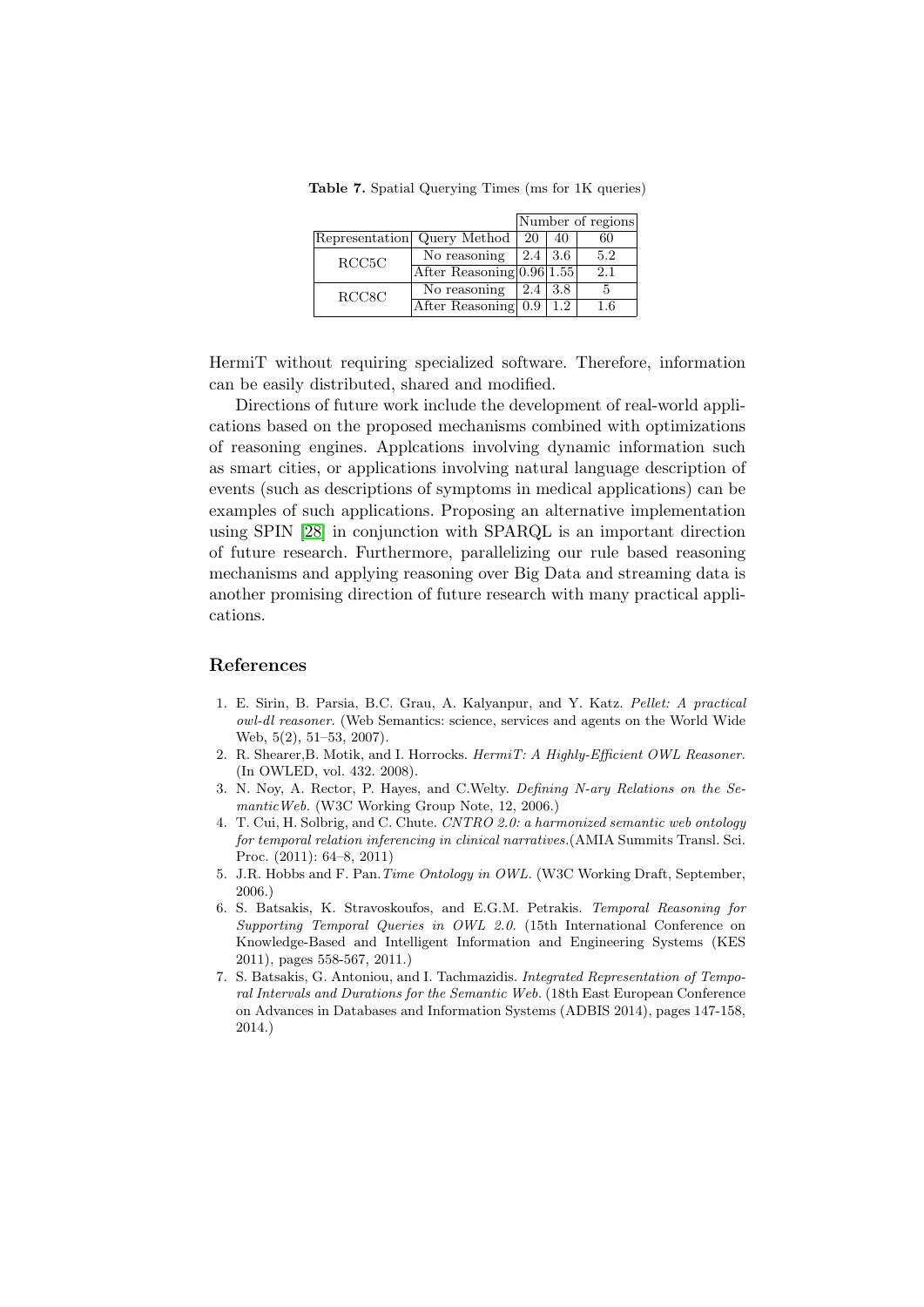- <span id="page-33-0"></span>8. J.F. Allen. Maintaining Knowledge about Temporal Intervals. (Communications of the ACM, 26[11]:832-843, 1983.)
- <span id="page-33-1"></span>9. S. Batsakis and E.G.M. Petrakis. SOWL: A Framework for Handling Spatio-Temporal Information in OWL 2.0. (5th International Symposium on Rules: Research Based and Industry Focused (RuleML 2011), pages 242-249, 2011.)
- <span id="page-33-2"></span>10. A.G. Cohn, B. Bennett, J. Gooday, and N.M. Gotts.Qualitative spatial representation and reasoning with the region connection calculus. (Geoinformatica 1.3, pp. 275–316, 1997.)
- <span id="page-33-3"></span>11. S. Marc-Zwecker, S., F.D. De Beuvron, C. Zanni-Merk, and F.Le Ber. Qualitative Spatial Reasoning in RCC8 with OWL and SWRL. (in KEOD 2013-International Conference on Knowledge Engineering and Ontology Development. 2013.)
- <span id="page-33-4"></span>12. S. Batsakis, G. Antoniou, and I. Tachmazidis. Representing and Reasoning over Topological Relations in OWL. (In Proceedings of the 4th International Conference on Web Intelligence, Mining and Semantics (WIMS14), p. 29. ACM, 2014.)
- <span id="page-33-5"></span>13. S. Harris, A. Seaborne, and E. Prudhommeaux. SPARQL 1.1 query language.( W3C Recommendation 21, 2013.)
- <span id="page-33-6"></span>14. M. Koubarakis and K. Kyzirakos. Modeling and Querying Metadata in the Semantic Sensor Web: theModel stRDF and the Query Language stSPARQL. (In Proceedings of the 7th Extended Semantic Web Conference (ESWC2010), Part I, volume 6088 of Lecture Notes in Computer Science, Springer, pages 425-439, 2010.)
- <span id="page-33-7"></span>15. J. Renz, and B. Nebel. Qualitative Spatial Reasoning using Constraint Calculi. (In Handbook of Spatial Logics, Springer, Netherlands , pp. 161–215, 2007.)
- <span id="page-33-8"></span>16. A. Preventis ,X. Makri, E. Petrakis, and S. Batsakis. CHRONOS Ed: A Tool for Handling Temporal Ontologies in Protégé.(In International Journal on Artificial Intelligence Tools, Vol 23(4),2014)
- <span id="page-33-9"></span>17. V. Ermolayev, S. Batsakis, N. Keberle, O. Tatarintseva and G. Antoniou. Ontologies of Time: Review and Trends. (In International Journal of Computer Science and Applications, Vol. 11, No. 3, pp. 57-115, 2014.)
- <span id="page-33-10"></span>18. B. Nebel and H.J. Burckert. Reasoning About Temporal Relations: A Maximal Tractable Subclass of Allens Interval Algebra. (Journal of the ACM (JACM), 42[1]:43-66, 1995.)
- <span id="page-33-11"></span>19. P. van Beek, and R. Cohen Exact and approximate reasoning about temporal relations. (Computational intelligence, Vol 6(3), pp. 132-147, 1990.)
- <span id="page-33-12"></span>20. F. Massacci .Decision Procedures for Expressive Description Logics with Intersection, Composition, Converse of Roles and Role Identity. (In Proceedings of the 17th international joint conference on Artificial intelligence - Volume 1 (IJCAI'01), Vol. 1. Morgan Kaufmann Publishers Inc., San Francisco, CA, USA, 193-198. 2001.)
- <span id="page-33-13"></span>21. J. Renz. Maximal Tractable Fragments of the Region Connection Calculus: A Complete Analysis. (In International Joint Conference On Artificial Intelligence, (16), pages 448-455. Citeseer,1999.)
- <span id="page-33-14"></span>22. I. Horrocks, O. Kutz and U. Sattler. The Even More Irresistible SROIQ )In: Proc. KR 2006, Lake District, UK, 2006.)
- <span id="page-33-15"></span>23. B. Glimm, I.Horrocks, B. Motik, G. Stoilos, and Z. Wang. HermiT: An OWL 2 Reasoner. (J. Autom. Reason. 53, 3 (October 2014), 245-269, 2014.)
- <span id="page-33-16"></span>24. M. Sioutis, and J. Condotta. Tackling large Qualitative Spatial Networks of scalefree-like structure. (Artificial Intelligence: Methods and Applications. Springer International Publishing, 178–191, 2014.)
- <span id="page-33-17"></span>25. E. Anagnostopoulos, E.G. Petrakis, and S. Batsakis. CHRONOS: Improving the Performance of Qualitative Temporal Reasoning in OWL. (In Tools with Artificial